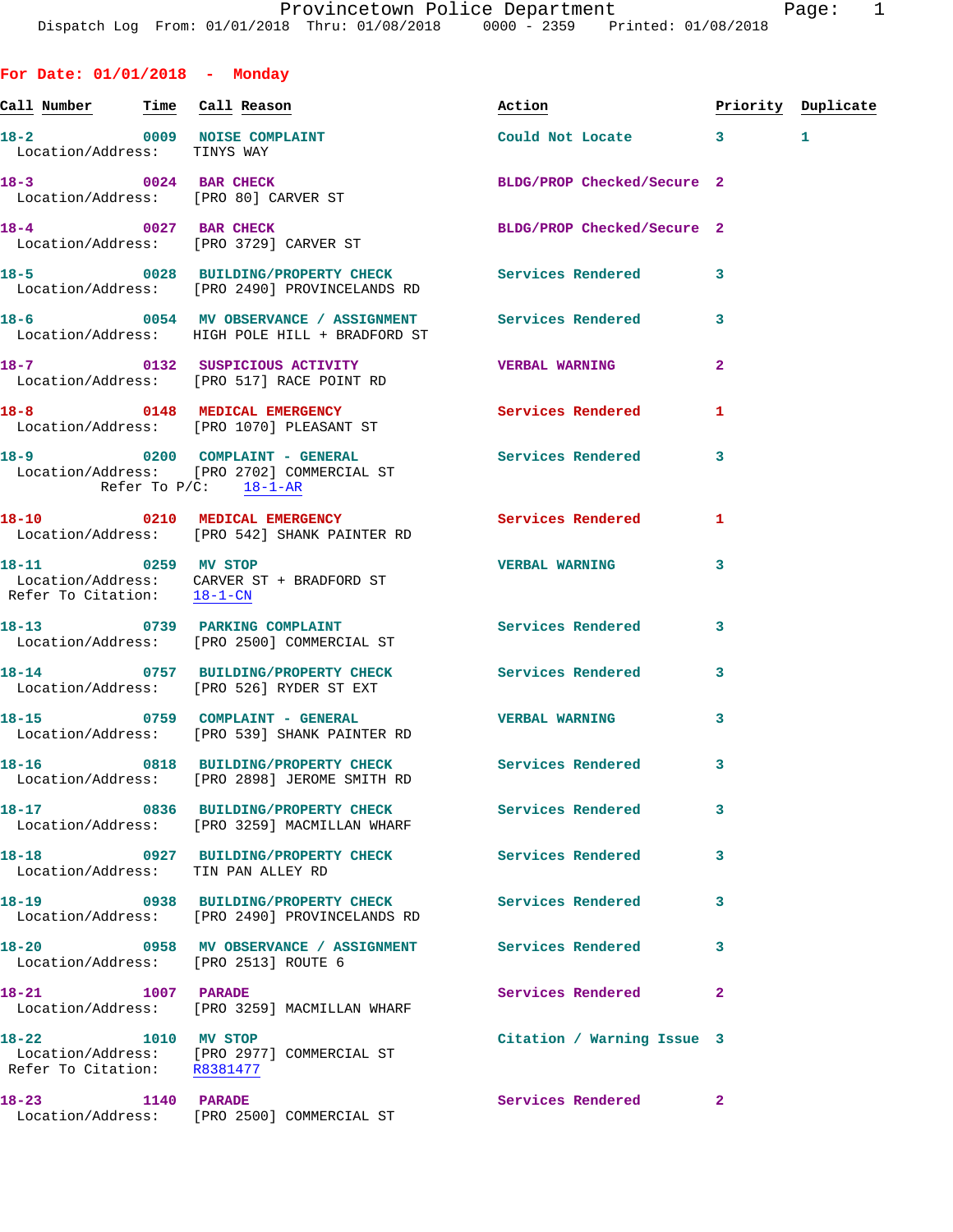| 18-24 1229 PARKING COMPLAINT<br>Location/Address: COMMERCIAL ST |                                                                                                      | Citation / Warning Issue 3 |                |
|-----------------------------------------------------------------|------------------------------------------------------------------------------------------------------|----------------------------|----------------|
|                                                                 | 18-25 1309 MEDICAL EMERGENCY<br>Location/Address: [PRO 1509] BRADFORD ST                             | <b>PATIENT REFUSAL</b>     | $\mathbf{1}$   |
|                                                                 | 18-26 1332 BUILDING/PROPERTY CHECK<br>Location/Address: [PRO 2977] COMMERCIAL ST                     | <b>Services Rendered</b>   | 3              |
| 18-28 1544 MV COMPLAINT                                         | Location/Address: [PRO 526] RYDER ST EXT                                                             | SPOKEN TO                  | $\overline{a}$ |
|                                                                 | 18-29 1614 PARKING COMPLAINT<br>Location/Address: [PRO 228] COMMERCIAL ST                            | SPOKEN TO                  | 3              |
| 18-30 1655 ANIMAL CALL                                          | Location/Address: [PRO 106] COMMERCIAL ST                                                            | Services Rendered          | $\overline{2}$ |
| 18-33 1753 BAR CHECK                                            | Location/Address: [PRO 399] COMMERCIAL ST                                                            | No Action Required         | $\mathbf{2}$   |
| Location/Address: [PRO 2513] ROUTE 6                            | 18-34 1830 MV OBSERVANCE / ASSIGNMENT Services Rendered                                              |                            | 3              |
|                                                                 | 18-36 1859 BUILDING/PROPERTY CHECK<br>Location/Address: [PRO 2490] PROVINCELANDS RD                  | <b>Services Rendered</b>   | 3              |
|                                                                 | 18-37 1917 BUILDING/PROPERTY CHECK<br>Location/Address: [PRO 516] RACE POINT RD                      | Services Rendered          | 3              |
| 18-39                                                           | 1920 BUILDING/PROPERTY CHECK<br>Location/Address: [PRO 515] RACE POINT RD                            | Services Rendered          | 3              |
|                                                                 | 18-38 1924 BUILDING/PROPERTY CHECK<br>Location/Address: [PRO 3259] MACMILLAN WHARF                   | <b>Services Rendered</b>   | 3              |
|                                                                 | 18-40 1925 BUILDING/PROPERTY CHECK<br>Location/Address: [PRO 2540] RACE POINT RD                     | <b>Services Rendered</b>   | 3              |
|                                                                 | 18-42 2112 BUILDING/PROPERTY CHECK<br>Location/Address: [PRO 75] CAPTAIN BERTIES WAY                 | <b>Services Rendered</b>   | 3              |
| Location/Address: [PRO 3440] ROUTE 6                            | 18-43 2129 MV OBSERVANCE / ASSIGNMENT Services Rendered                                              |                            | 3              |
|                                                                 | 18-44 2325 BUILDING/PROPERTY CHECK<br>Location/Address: [PRO 3430] COMMERCIAL ST                     | Services Rendered          | 3              |
| 18-45                                                           | 2328 BUILDING/PROPERTY CHECK<br>Location/Address: [PRO 2977] COMMERCIAL ST                           | <b>Services Rendered</b>   | 3              |
|                                                                 | 18-46 2340 BUILDING/PROPERTY CHECK<br>Location/Address: [PRO 106] COMMERCIAL ST                      | <b>Services Rendered</b>   | 3              |
| 18-47                                                           | 2340 BUILDING/PROPERTY CHECK<br>Location/Address: [PRO 447] JEROME SMITH RD                          | BLDG/PROP Checked/Secure 3 |                |
|                                                                 | 18-48 2346 BUILDING/PROPERTY CHECK Services Rendered<br>Location/Address: [PRO 3259] MACMILLAN WHARF |                            | 3              |
| For Date: $01/02/2018$ - Tuesday                                |                                                                                                      |                            |                |
|                                                                 | 18-49 0000 BUILDING/PROPERTY CHECK<br>Location/Address: [PRO 2490] PROVINCELANDS RD                  | <b>Services Rendered</b>   | 3              |
| 18-50                                                           | 0001 MV OBSERVANCE / ASSIGNMENT Services Rendered<br>Location/Address: [PRO 2494] BRADFORD ST        |                            | 3              |
|                                                                 | 18-51 0054 BUILDING/PROPERTY CHECK<br>Location/Address: [PRO 1638] COMMERCIAL ST                     | BLDG/PROP Checked/Secure 3 |                |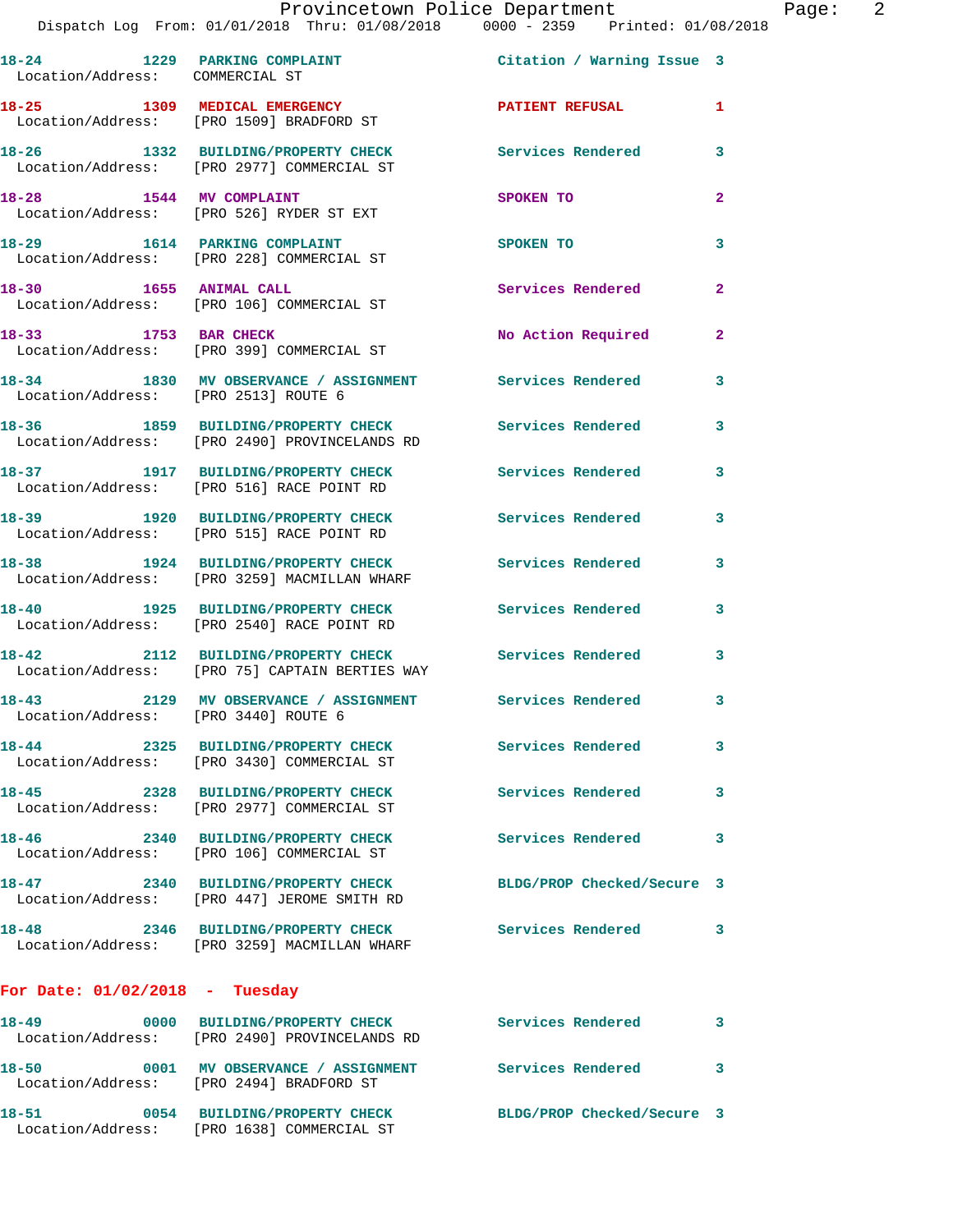| Location/Address: [PRO 37] BRADFORD ST           | 18-52 6056 MV OBSERVANCE / ASSIGNMENT No Action Required 3                                                     |                            |              |
|--------------------------------------------------|----------------------------------------------------------------------------------------------------------------|----------------------------|--------------|
|                                                  | 18-53 0103 MV OBSERVANCE / ASSIGNMENT Services Rendered 3<br>Location/Address: [PRO 530] SHANK PAINTER RD      |                            |              |
|                                                  | 18-54 0142 BUILDING/PROPERTY CHECK<br>Location/Address: [PRO 488] MAYFLOWER ST                                 | BLDG/PROP Checked/Secure 3 |              |
|                                                  | 18-55 0208 BUILDING/PROPERTY CHECK<br>Location/Address: [PRO 3259] MACMILLAN WHARF                             | Services Rendered          | 3            |
| Location/Address: TIN PAN ALLEY RD               | 18-56 6226 BUILDING/PROPERTY CHECK Services Rendered 3                                                         |                            |              |
|                                                  | 18-57 0321 BUILDING/PROPERTY CHECK BLDG/PROP Checked/Secure 3<br>Location/Address: [PRO 440] HARRY KEMP WAY    |                            |              |
|                                                  | 18-58 0420 BUILDING/PROPERTY CHECK<br>Location/Address: [PRO 516] RACE POINT RD                                | BLDG/PROP Checked/Secure 3 |              |
|                                                  | 18-59 		 0509 MV OBSERVANCE / ASSIGNMENT Services Rendered 3<br>Location/Address: HIGH POLE HILL + BRADFORD ST |                            |              |
| Location/Address: [PRO 1780] JOHNSON ST          | 18-60 0622 BUILDING/PROPERTY CHECK BLDG/PROP Checked/Secure 3                                                  |                            |              |
|                                                  | 18-61 0814 SERVICE CALL - POLICE<br>Location/Address: [PRO 569] WINSLOW ST                                     | Services Rendered          | 3            |
|                                                  | 18-62 0823 MV OBSERVANCE / ASSIGNMENT Services Rendered<br>Location/Address: BRADFORD ST + HOWLAND ST          |                            | 3            |
| Location/Address: [PRO 2513] ROUTE 6             | 18-63 0844 MV OBSERVANCE / ASSIGNMENT Services Rendered                                                        |                            | 3            |
| 18-69 0914 ALARM - GENERAL                       | Location/Address: [PRO 3482] STABLE PATH                                                                       | Services Rendered          | 1            |
|                                                  | 18-64 0918 LANDLORD / TENANT<br>Location/Address: [PRO 1261] COMMERCIAL ST                                     | <b>SPOKEN TO</b>           | $\mathbf{2}$ |
|                                                  | 18-65 0930 BUILDING/PROPERTY CHECK<br>Location/Address: [PRO 2483] COMMERCIAL ST                               | Services Rendered 3        |              |
|                                                  | 18-66 0946 BUILDING/PROPERTY CHECK<br>Location/Address: [PRO 2540] RACE POINT RD                               | Services Rendered          | 3            |
| Location/Address: TIN PAN ALLEY RD               | 18-67 6948 BUILDING/PROPERTY CHECK Services Rendered 3                                                         |                            |              |
|                                                  | 18-68 6954 MV OBSERVANCE / ASSIGNMENT Services Rendered<br>Location/Address: SHANK PAINTER RD + PROVINCE RD    |                            | 3            |
| 18-70 1030 MV STOP<br>Refer To Citation: 18-2-CN | Location/Address: [PRO 530] SHANK PAINTER RD                                                                   | <b>VERBAL WARNING</b>      | 3            |
| 1051 FOLLOW UP<br>18-71                          | Location/Address: [PRO 105] COMMERCIAL ST                                                                      | <b>Services Rendered</b>   | $\mathbf{2}$ |
| 18-72 1057 ALARM - GENERAL                       | Location/Address: [PRO 2647] SHANK PAINTER RD                                                                  | Services Rendered          | 1            |
| 18-73 1107 MV STOP                               | Location/Address: [PRO 63] BRADFORD ST EXT<br>Refer To Citation: $\frac{18-3-CN}{2}$                           | <b>VERBAL WARNING</b>      | 3            |
| Location/Address: ROUTE 6                        | 18-74 1115 MV OBSERVANCE / ASSIGNMENT Services Rendered                                                        |                            | 3            |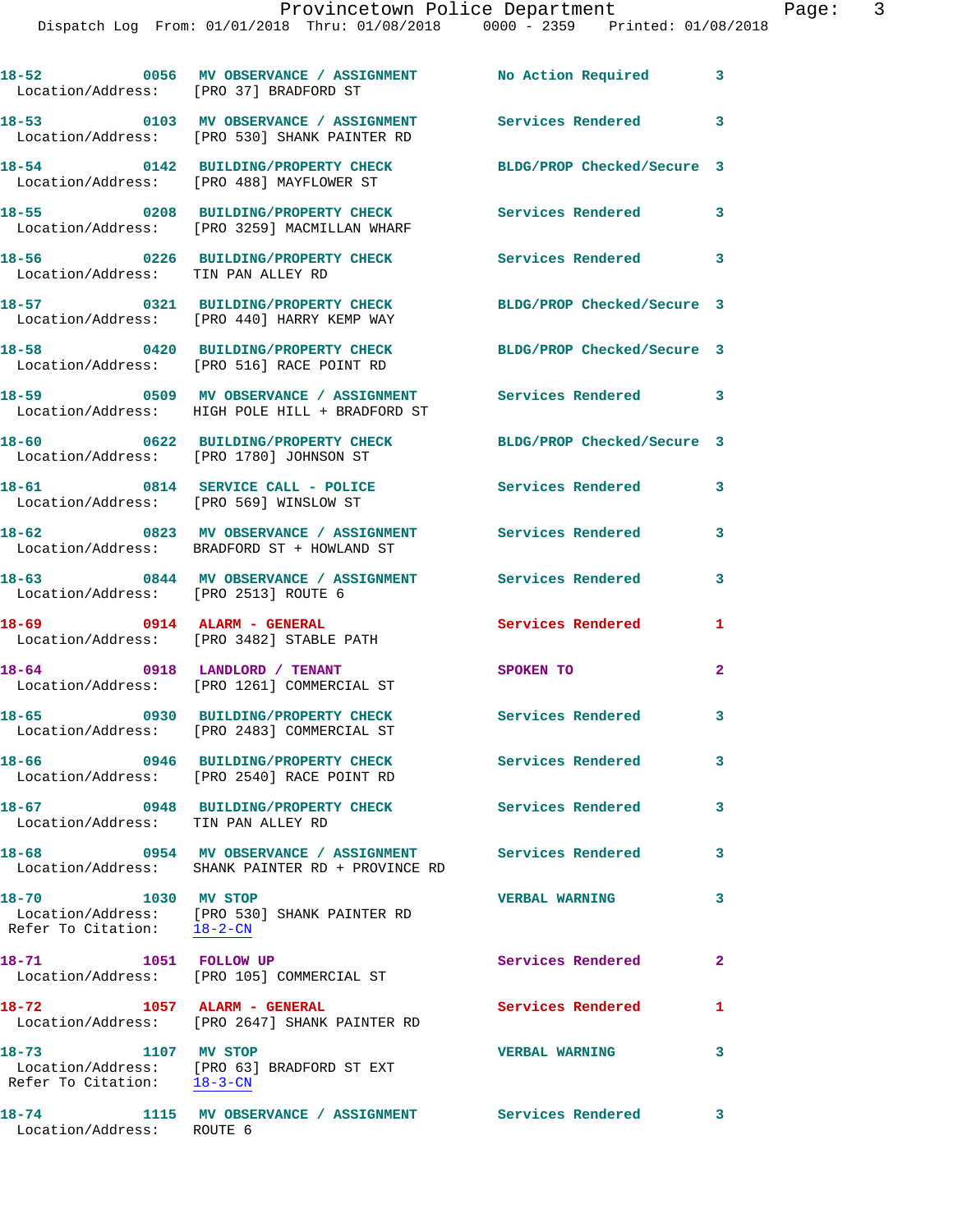| 18-75 1232 FOLLOW UP                                                                                                    | Location/Address: [PRO 569] WINSLOW ST                                              | Services Rendered 2        |                |
|-------------------------------------------------------------------------------------------------------------------------|-------------------------------------------------------------------------------------|----------------------------|----------------|
| 18-77 1325 MV COLLISION<br>Refer To Citation: R7274440<br>Refer To Accident: 18-1-AC                                    | Location/Address: [PRO 2551] PROVINCELANDS RD                                       | <b>Services Rendered</b> 1 |                |
|                                                                                                                         | 18-78 1328 MEDICAL EMERGENCY<br>Location/Address: [PRO 2551] PROVINCELANDS RD       | Transported to Hospital 1  |                |
| Location/Address: [PRO 569] WINSLOW ST                                                                                  | 18-81 1500 SERVICE CALL - POLICE                                                    | Services Rendered 3        |                |
|                                                                                                                         | 18-82 1501 MEDICAL EMERGENCY<br>Location/Address: [PRO 442] HARRY KEMP WAY          | Transported to Hospital 1  |                |
| 18-83 1505 FOLLOW UP                                                                                                    | Location/Address: [PRO 542] SHANK PAINTER RD                                        | SPOKEN TO                  | $\overline{2}$ |
| 18-86 1527 MV STOP<br>Refer To Citation: 18-4-CN                                                                        | Location/Address: HARRY KEMP WAY + CONWELL ST                                       | <b>VERBAL WARNING</b>      | 3              |
|                                                                                                                         | 18-88 1530 ALARM - GENERAL<br>Location/Address: [PRO 2025] OFF CEMETERY RD          | No Action Required 1       |                |
|                                                                                                                         | 18-87 1558 BUILDING/PROPERTY CHECK<br>Location/Address: [PRO 3259] MACMILLAN WHARF  | Services Rendered          | 3              |
| 18-91 1605 MV STOP<br>Refer To Citation: 18-6-CN                                                                        | Location/Address: [PRO 2490] PROVINCELANDS RD                                       | <b>VERBAL WARNING</b>      | 3              |
|                                                                                                                         | 18-89 1608 BUILDING/PROPERTY CHECK<br>Location/Address: [PRO 2490] PROVINCELANDS RD | BLDG/PROP Checked/Secure 3 |                |
|                                                                                                                         | 18-93 1613 BUILDING/PROPERTY CHECK<br>Location/Address: [PRO 515] RACE POINT RD     | Services Rendered 3        |                |
|                                                                                                                         | 18-94 1620 BUILDING/PROPERTY CHECK<br>Location/Address: [PRO 516] RACE POINT RD     | Services Rendered 3        |                |
|                                                                                                                         | Location/Address: [PRO 2540] RACE POINT RD                                          | Services Rendered          |                |
|                                                                                                                         | 18-96 1631 COMPLAINT - GENERAL<br>Location/Address: [PRO 2096] COMMERCIAL ST        | SPOKEN TO                  | 3              |
| Location/Address: [PRO 3440] ROUTE 6                                                                                    | 18-97 1653 MV OBSERVANCE / ASSIGNMENT No Action Required                            |                            | 3              |
|                                                                                                                         | 18-99 1710 SUSPICIOUS ACTIVITY<br>Location/Address: [PRO 1635] COMMERCIAL ST        | Services Rendered          | $\mathbf{2}$   |
| 18-101 1744 FOLLOW UP                                                                                                   | Location/Address: [PRO 542] SHANK PAINTER RD                                        | Services Rendered          | $\overline{2}$ |
| 18-102 1756 MV STOP<br>Location/Address: ROUTE 6 + SNAIL RD<br>Refer To Citation: 18-8-CN<br>Refer To Citation: 18-9-CN |                                                                                     | <b>VERBAL WARNING</b>      | 3              |
| 18-103 1818 MV STOP<br>Location/Address: ROUTE 6 + SNAIL RD<br>Refer To Citation: $\frac{18-7-CN}{}$                    |                                                                                     | <b>VERBAL WARNING</b>      | 3              |
| 18-104<br>Location/Address: [PRO 3440] ROUTE 6                                                                          | 1832 MV OBSERVANCE / ASSIGNMENT Services Rendered 3                                 |                            |                |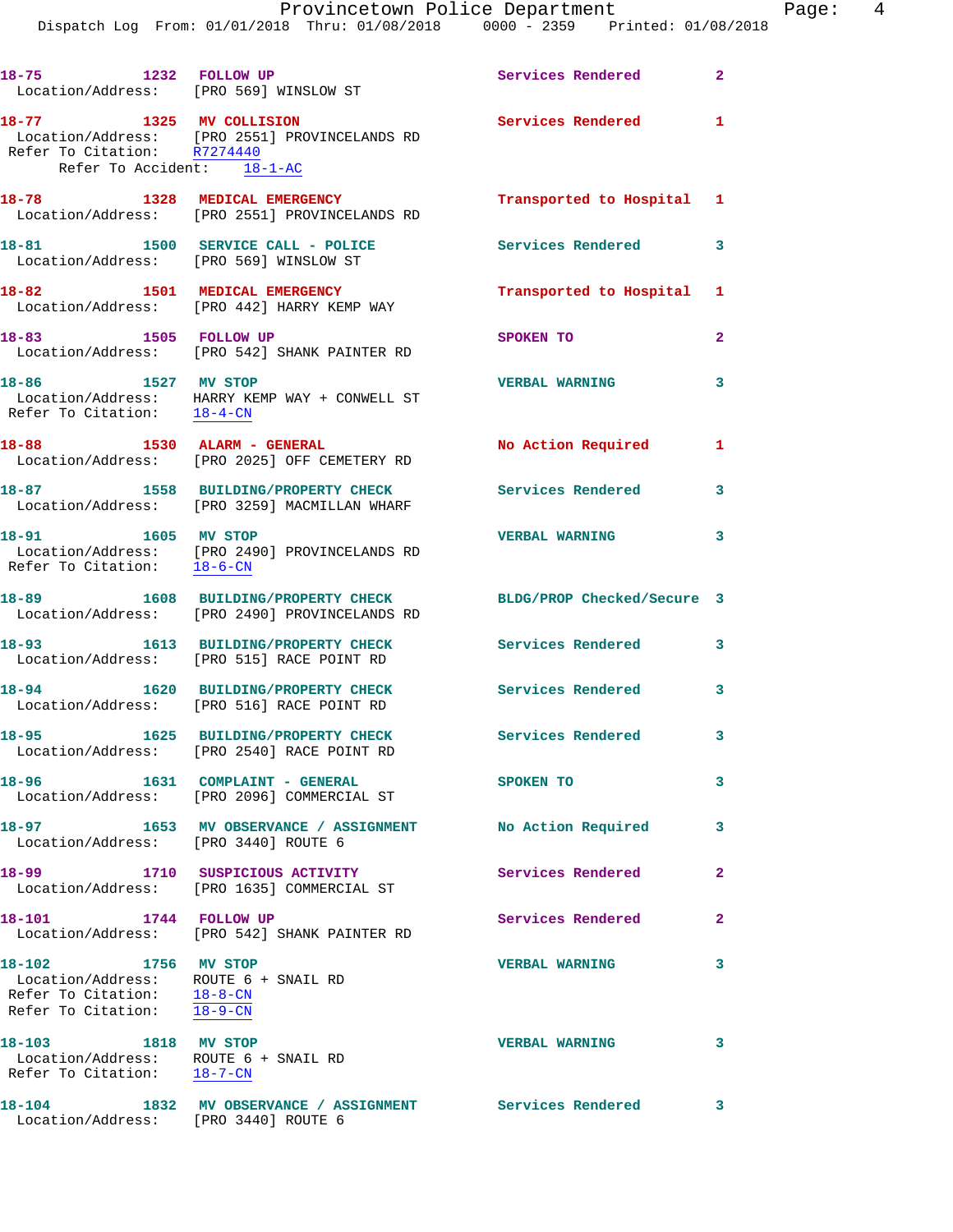|                                                    | Provincetown Police Department                                                                                  |                            |                |
|----------------------------------------------------|-----------------------------------------------------------------------------------------------------------------|----------------------------|----------------|
|                                                    | Dispatch Log From: 01/01/2018 Thru: 01/08/2018   0000 - 2359   Printed: 01/08/2018                              |                            |                |
| Location: CENTER ROAM                              | 18-106 1922 PARK, WALK & TALK NO Action Required                                                                |                            | $\overline{2}$ |
|                                                    | 18-107 1934 BUILDING/PROPERTY CHECK BLDG/PROP Checked/Secure 3<br>Location/Address: [PRO 182] COMMERCIAL ST     |                            |                |
| Location/Address: [PRO 94] BRADFORD ST             | 18-108 1938 MV OBSERVANCE / ASSIGNMENT Services Rendered                                                        |                            | 3              |
| 18-109 1947 BAR CHECK                              | Location/Address: [PRO 399] COMMERCIAL ST                                                                       | No Action Required         | $\mathbf{2}$   |
|                                                    | 18-110 1948 BAR CHECK<br>Location/Address: [PRO 3443] COMMERCIAL ST                                             | No Action Required         | $\mathbf{2}$   |
|                                                    | 18-111 1951 BUILDING/PROPERTY CHECK BLDG/PROP Checked/Secure 3<br>Location/Address: [PRO 530] SHANK PAINTER RD  |                            |                |
|                                                    | 18-112 1952 MV DISABLED<br>Location/Address: [PRO 3430] COMMERCIAL ST                                           | No Action Required         | $\mathbf{2}$   |
|                                                    | 18-113 2018 BUILDING/PROPERTY CHECK BLDG/PROP Checked/Secure 3<br>Location/Address: [PRO 2194] COMMERCIAL ST    |                            |                |
|                                                    | 18-114 2021 ALARM - GENERAL<br>Location/Address: [PRO 1635] COMMERCIAL ST                                       | False Alarm                | 1              |
|                                                    | 18-116 2036 ALARM - GENERAL<br>Location/Address: [PRO 2327] TELEGRAPH HILL RD                                   | False Alarm                | 1              |
|                                                    | 18-115 2040 BUILDING/PROPERTY CHECK Services Rendered<br>Location/Address: [PRO 2540] RACE POINT RD             |                            | 3              |
|                                                    | 18-117 2057 GENERAL INFO<br>Location/Address: [PRO 488] MAYFLOWER ST                                            | No Action Required         | 3              |
|                                                    | 18-118 2102 BUILDING/PROPERTY CHECK BLDG/PROP Checked/Secure 3<br>Location/Address: [PRO 3030] TIN PAN ALLEY RD |                            |                |
|                                                    | 18-119 2107 BUILDING/PROPERTY CHECK Services Rendered<br>Location/Address: [PRO 3430] COMMERCIAL ST             |                            | 3              |
|                                                    | 18-120 2107 BUILDING/PROPERTY CHECK<br>Location/Address: [PRO 519] RACE POINT RD                                | BLDG/PROP Checked/Secure 3 |                |
|                                                    | 18-121 2113 MV OBSERVANCE / ASSIGNMENT No Action Required<br>Location/Address: [PRO 2577] BRADFORD ST           |                            | 3              |
| 18-123 2153 MEDICAL EMERGENCY                      | Location/Address: [PRO 3656] COTTAGE ST                                                                         | Transported to Hospital    | 1              |
|                                                    | 18-124 2206 BUILDING/PROPERTY CHECK<br>Location/Address: [PRO 2898] JEROME SMITH RD                             | <b>Services Rendered</b>   | 3              |
|                                                    | 18-126 			 2352 MV OBSERVANCE / ASSIGNMENT Services Rendered<br>Location/Address: BRADFORD ST + RYDER ST        |                            | 3              |
|                                                    | 18-127 2354 BUILDING/PROPERTY CHECK Services Rendered<br>Location/Address: [PRO 3259] MACMILLAN WHARF           |                            | 3              |
| For Date: $01/03/2018$ - Wednesday                 |                                                                                                                 |                            |                |
|                                                    | 18-128 		 0002 BUILDING/PROPERTY CHECK Services Rendered<br>Location/Address: [PRO 2483] COMMERCIAL ST          |                            | 3              |
| 18-129 0004 MV STOP<br>Refer To Citation: R8381489 | Location/Address: TELEGRAPH HILL RD + BRADFORD ST EXT                                                           | Citation / Warning Issue 3 |                |

**18-130 0033 BUILDING/PROPERTY CHECK BLDG/PROP Checked/Secure 3** 

Page:  $5<sub>18</sub>$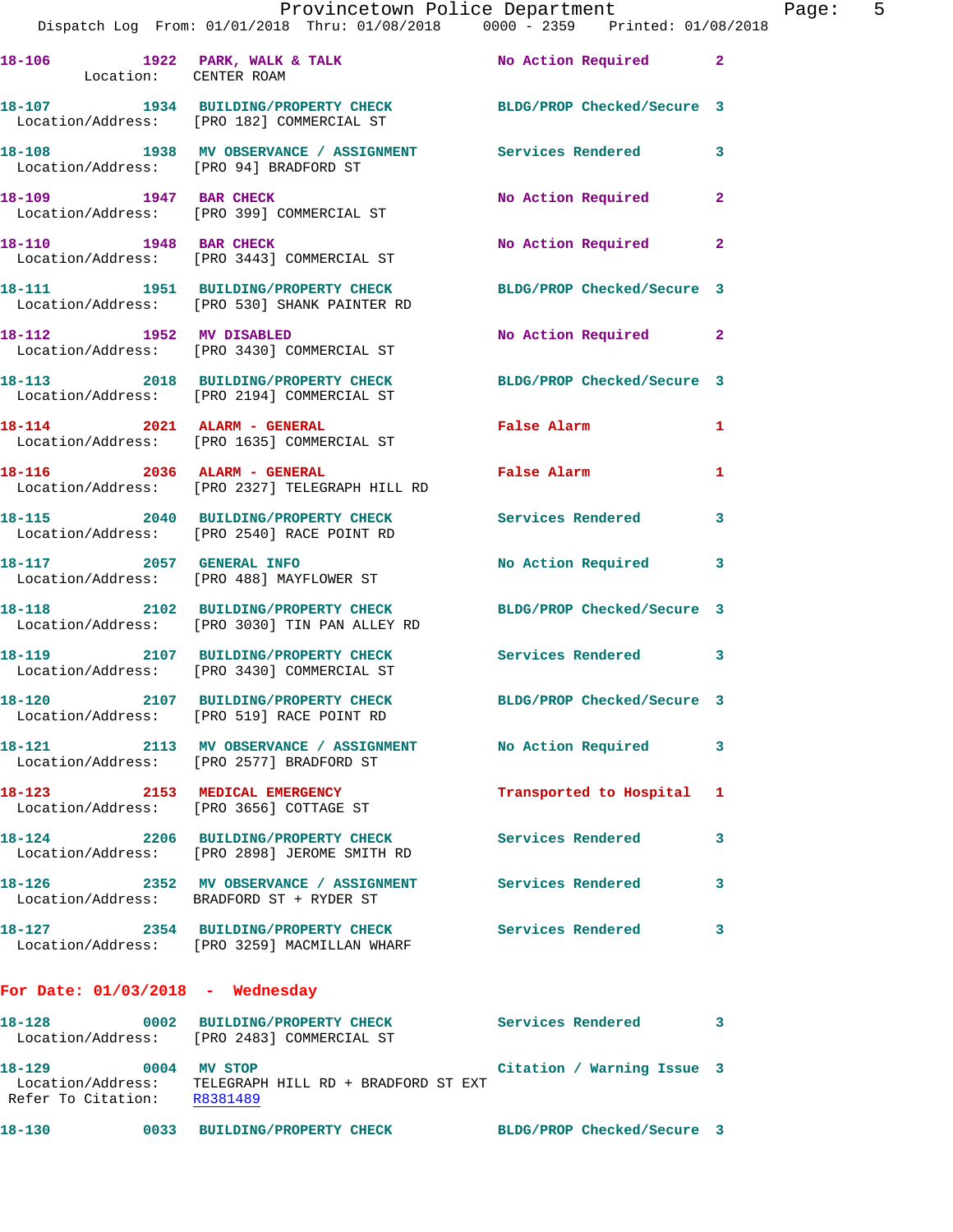|                                        | Dispatch Log From: 01/01/2018 Thru: 01/08/2018 0000 - 2359 Printed: 01/08/2018                                   | Provincetown Police Department | Page: 6      |  |
|----------------------------------------|------------------------------------------------------------------------------------------------------------------|--------------------------------|--------------|--|
|                                        | Location/Address: [PRO 1989] COMMERCIAL ST                                                                       |                                |              |  |
|                                        | 18-131 0044 BUILDING/PROPERTY CHECK Services Rendered 3<br>Location/Address: [PRO 2490] PROVINCELANDS RD         |                                |              |  |
|                                        | 18-132 0045 BUILDING/PROPERTY CHECK BLDG/PROP Checked/Secure 3<br>Location/Address: [PRO 3489] COMMERCIAL ST     |                                |              |  |
|                                        | 18-133 0057 BUILDING/PROPERTY CHECK Services Rendered 3<br>Location/Address: [PRO 515] RACE POINT RD             |                                |              |  |
|                                        | 18-134 0059 BUILDING/PROPERTY CHECK Services Rendered 3<br>Location/Address: [PRO 3259] MACMILLAN WHARF          |                                |              |  |
|                                        |                                                                                                                  |                                |              |  |
|                                        | 18-136 0123 BUILDING/PROPERTY CHECK BLDG/PROP Checked/Secure 3<br>Location/Address: HIGH POLE HILL + BRADFORD ST |                                |              |  |
|                                        | 18-137 0216 BUILDING/PROPERTY CHECK BLDG/PROP Checked/Secure 3<br>Location/Address: [PRO 379] COMMERCIAL ST      |                                |              |  |
|                                        | 18-138 0237 BUILDING/PROPERTY CHECK<br>Location/Address: [PRO 1886] BRADFORD ST                                  | BLDG/PROP Checked/Secure 3     |              |  |
| Location/Address: [PRO 569] WINSLOW ST | 18-139 0356 BUILDING/PROPERTY CHECK BLDG/PROP Checked/Secure 3                                                   |                                |              |  |
|                                        | 18-140 0510 BUILDING/PROPERTY CHECK BLDG/PROP Checked/Secure 3<br>Location/Address: [PRO 3609] COMMERCIAL ST     |                                |              |  |
| Location/Address: ROUTE 6              | 18-141 0520 MV OBSERVANCE / ASSIGNMENT Services Rendered 3                                                       |                                |              |  |
| Location/Address: [PRO 3440] ROUTE 6   | 18-142 0529 MV OBSERVANCE / ASSIGNMENT Services Rendered                                                         |                                | 3            |  |
|                                        | 18-143 0559 PARK, WALK & TALK 3 Services Rendered<br>Location/Address: [PRO 516] RACE POINT RD                   |                                | $\mathbf{2}$ |  |
| Location/Address: [PRO 569] WINSLOW ST | 18-144 0819 SERVICE CALL - POLICE                                                                                | <b>Services Rendered</b>       | 3            |  |
|                                        | 18-145 		 0833 SERVICE CALL - POLICE 		 Services Rendered 3<br>Location/Address: [PRO 3296] SHANK PAINTER RD     |                                |              |  |
|                                        | 18-146 0844 FOLLOW UP<br>Location/Address: [PRO 569] WINSLOW ST                                                  | Services Rendered              | $\mathbf{2}$ |  |
| Location/Address: [PRO 2513] ROUTE 6   | 18-147 0907 MV OBSERVANCE / ASSIGNMENT Services Rendered 3                                                       |                                |              |  |
|                                        | 18-148 1004 SERVE SUMMONS<br>Location/Address: [PRO 711] BRADFORD ST                                             | Could Not Locate 3             |              |  |
|                                        | 18-149 1017 SERVE WARRANT<br>Location/Address: [PRO 2045] BAYBERRY AVE                                           | Could Not Locate 3             |              |  |
|                                        | 18-150 1019 PARK, WALK & TALK<br>Location/Address: [PRO 3121] COMMERCIAL ST                                      | Services Rendered              | $\mathbf{2}$ |  |
|                                        | 18-153 1022 SERVICE CALL - POLICE SPOKEN TO<br>Location/Address: [PRO 2227] BRADFORD ST                          |                                | $\mathbf{3}$ |  |
|                                        | 18-152 1027 BUILDING/PROPERTY CHECK BLDG/PROP Checked/Secure 3<br>Location/Address: [PRO 2500] COMMERCIAL ST     |                                |              |  |
|                                        | 18-151 1028 PARK, WALK & TALK<br>Location/Address: [PRO 3259] MACMILLAN WHARF                                    | Services Rendered 2            |              |  |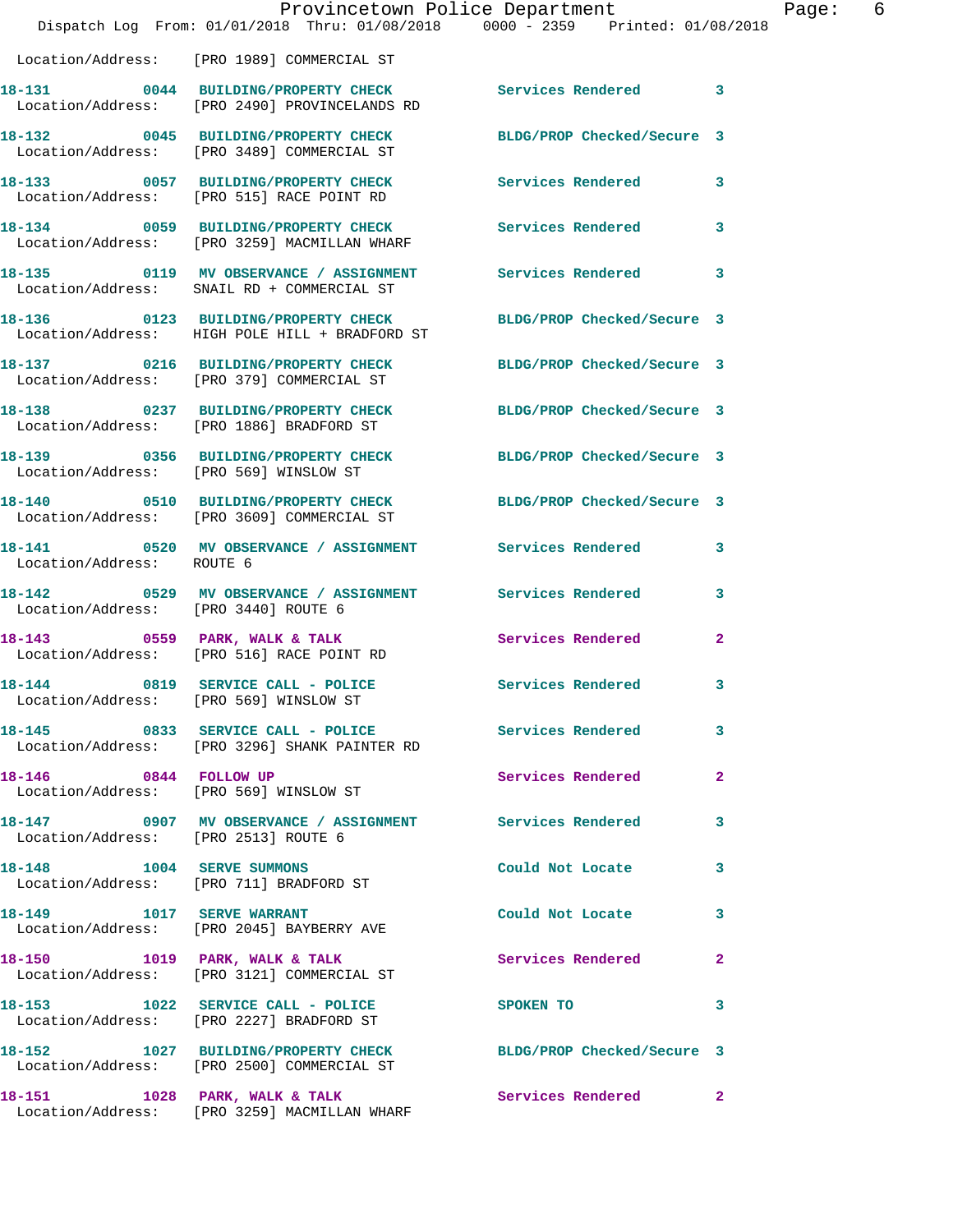Location/Address: [PRO 2521] ROUTE 6 **18-158 1125 MV STOP Citation / Warning Issue 3**  Location/Address: [PRO 2479] ROUTE 6 Refer To Citation: R8381478

**18-156 1107 MV OBSERVANCE / ASSIGNMENT Services Rendered 3** 

**18-159 1132 MEDICAL EMERGENCY Transported to Hospital 1**  Location/Address: [PRO 440] HARRY KEMP WAY

18-161 **1148 PARK, WALK & TALK 3** Services Rendered 2 Location/Address: [PRO 537] SHANK PAINTER RD

**18-162 1153 MARINE EMERGENCY Referred to Other Agency 2**  Location/Address: [PRO 2490] PROVINCELANDS RD

**18-163** 1307 MEDICAL EMERGENCY **1201** PATIENT REFUSAL 1 Location/Address: [PRO 3259] MACMILLAN WHARF

**18-164 1316 FOLLOW UP Services Rendered 2**  Location/Address: [PRO 2551] PROVINCELANDS RD

 Location/Address: [PRO 1646] WINSLOW ST Refer To Citation: R8381479

Location/Address: COMMERCIAL ST

Location/Address: [PRO 569] WINSLOW ST

Location/Address: STANDISH ST + BRADFORD ST

Refer To Citation: 18-10-CN

**18-182 1728 BUILDING/PROPERTY CHECK Services Rendered 3** 

Location/Address: [PRO 1110] SOPER ST

Location/Address: CENTER ST + COMMERCIAL ST

**18-173 1558 BUILDING/PROPERTY CHECK Services Rendered 3**  Location/Address: [PRO 3259] MACMILLAN WHARF

**18-174 1602 MV OBSERVANCE / ASSIGNMENT Services Rendered 3**  Location/Address: [PRO 94] BRADFORD ST

**18-175 1626 MV OBSERVANCE / ASSIGNMENT Services Rendered 3**  Location/Address: [PRO 2513] ROUTE 6

**18-178 1644 MV STOP VERBAL WARNING 3**  Location/Address: [PRO 3296] SHANK PAINTER RD

Location/Address: [PRO 2490] PROVINCELANDS RD

Location/Address: [PRO 516] RACE POINT RD

Location/Address: [PRO 3004] BRADFORD ST

**18-184 1729 BUILDING/PROPERTY CHECK Services Rendered 3**  Location/Address: [PRO 517] RACE POINT RD

**18-165 1345 MV STOP Citation / Warning Issue 3** 

**18-166 1404 SERVICE CALL - POLICE Services Rendered 3** 

18-168 **1458** SERVICE CALL - POLICE Services Rendered 3

**18-169 1503 SERVICE CALL - POLICE Services Rendered 3** 

**18-170 1518 SERVICE CALL - POLICE Referred to Other Agency 3** 

**18-172 1542 MEDICAL EMERGENCY 60NE ON ARRIVAL 11** 

**18-179 1713 BUILDING/PROPERTY CHECK Services Rendered 3** 

**18-180 1719 BUILDING/PROPERTY CHECK Services Rendered 3** 

18-183 1727 PARK, WALK & TALK **1899 Services Rendered** 2

Location/Address: [PRO 515] RACE POINT RD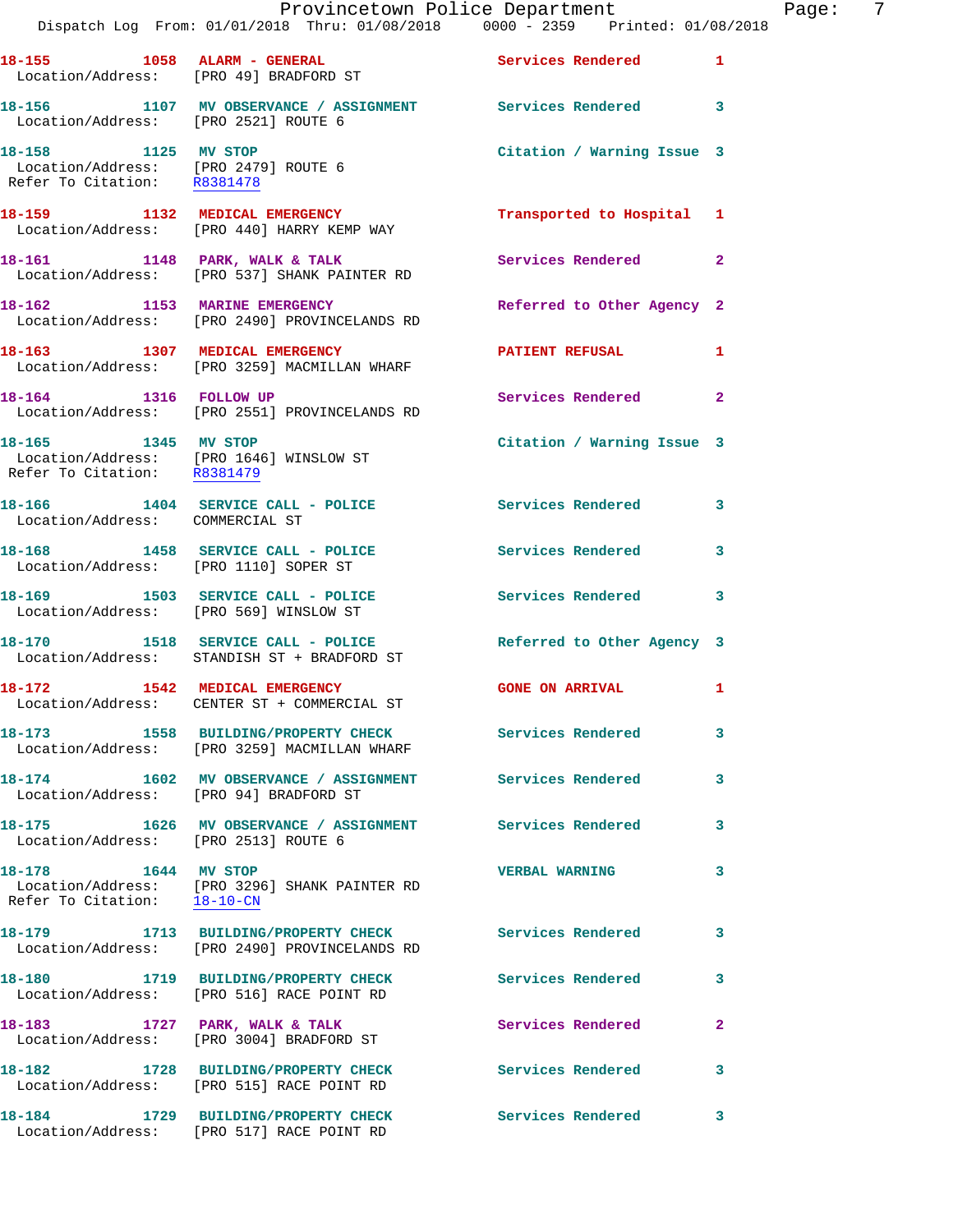| Location/Address: TIN PAN ALLEY RD                                                         | 18-185 1735 BUILDING/PROPERTY CHECK                                                                 | Services Rendered          | 3                          |
|--------------------------------------------------------------------------------------------|-----------------------------------------------------------------------------------------------------|----------------------------|----------------------------|
|                                                                                            | 18-186 1747 SERVICE CALL - POLICE<br>Location/Address: [PRO 2519] ROUTE 6                           | Services Rendered          | 3                          |
| Location/Address: [PRO 3440] ROUTE 6                                                       | 18-187 1758 MV OBSERVANCE / ASSIGNMENT Services Rendered                                            |                            | 3                          |
| 18-188 1816 MV STOP<br>Location/Address: [PRO 2513] ROUTE 6<br>Refer To Citation: 18-11-CN |                                                                                                     | <b>VERBAL WARNING</b>      | 3                          |
| 18-189 1836 MV STOP                                                                        | Location/Address: [PRO 1399] MONTELLO ST<br>Refer To Citation: $18-12$ -CN                          | <b>VERBAL WARNING</b>      | 3                          |
| 18-190 1929 MV STOP<br>Refer To Citation: 18-13-CN                                         | Location/Address: STANDISH ST + BRADFORD ST                                                         | <b>VERBAL WARNING</b>      | 3                          |
| Location/Address: [PRO 2521] ROUTE 6                                                       | 18-191 2003 MV OBSERVANCE / ASSIGNMENT Services Rendered                                            |                            | $\overline{\phantom{a}}$ 3 |
| 18-192 2005 MV STOP<br>Location/Address: [PRO 2513] ROUTE 6<br>Refer To Citation: 18-14-CN |                                                                                                     | <b>VERBAL WARNING</b>      | 3                          |
|                                                                                            | 18-194 2109 BUILDING/PROPERTY CHECK Services Rendered 3<br>Location/Address: [PRO 526] RYDER ST EXT |                            |                            |
|                                                                                            | 18-195 2119 BUILDING/PROPERTY CHECK<br>Location/Address: [PRO 2483] COMMERCIAL ST                   | <b>Services Rendered</b>   | 3                          |
|                                                                                            | 18-197 2119 BUILDING/PROPERTY CHECK<br>Location/Address: [PRO 3030] TIN PAN ALLEY RD                | BLDG/PROP Checked/Secure 3 |                            |
|                                                                                            | 18-196 2123 BUILDING/PROPERTY CHECK<br>Location/Address: [PRO 564] BAYBERRY AVE                     | <b>Services Rendered</b>   | 3                          |
|                                                                                            | 18-198 2125 SUSPICIOUS ACTIVITY<br>Location/Address: [PRO 2769] TIN PAN ALLEY RD                    | <b>Services Rendered</b>   | $\mathbf{2}$               |
|                                                                                            | 18-199 2143 BUILDING/PROPERTY CHECK<br>Location/Address: [PRO 3163] WINTHROP ST                     | Services Rendered          | $\overline{\mathbf{3}}$    |
| 18-200                                                                                     | 2203 BUILDING/PROPERTY CHECK<br>Location/Address: [PRO 530] SHANK PAINTER RD                        | BLDG/PROP Checked/Secure 3 |                            |
|                                                                                            | 18-201 2211 MV OBSERVANCE / ASSIGNMENT<br>Location/Address: [PRO 2577] BRADFORD ST                  | No Action Required         | 3                          |
| 18-202                                                                                     | 2229 BUILDING/PROPERTY CHECK<br>Location/Address: [PRO 175] COMMERCIAL ST                           | BLDG/PROP Checked/Secure 3 |                            |
|                                                                                            | 18-203 2350 BUILDING/PROPERTY CHECK<br>Location/Address: [PRO 3259] MACMILLAN WHARF                 | BLDG/PROP Checked/Secure 3 |                            |
| 18-204<br>Location/Address: [PRO 413] CONWELL ST                                           | 2351 BUILDING/PROPERTY CHECK                                                                        | BLDG/PROP Checked/Secure 3 |                            |
| For Date: $01/04/2018$ - Thursday                                                          |                                                                                                     |                            |                            |
| $18 - 205$                                                                                 | 0002 MV OBSERVANCE / ASSIGNMENT Services Rendered 3<br>Location/Address: [PRO 2494] BRADFORD ST     |                            |                            |

**18-206 0013 MV OBSERVANCE / ASSIGNMENT No Action Required 3**  Location/Address: [PRO 37] BRADFORD ST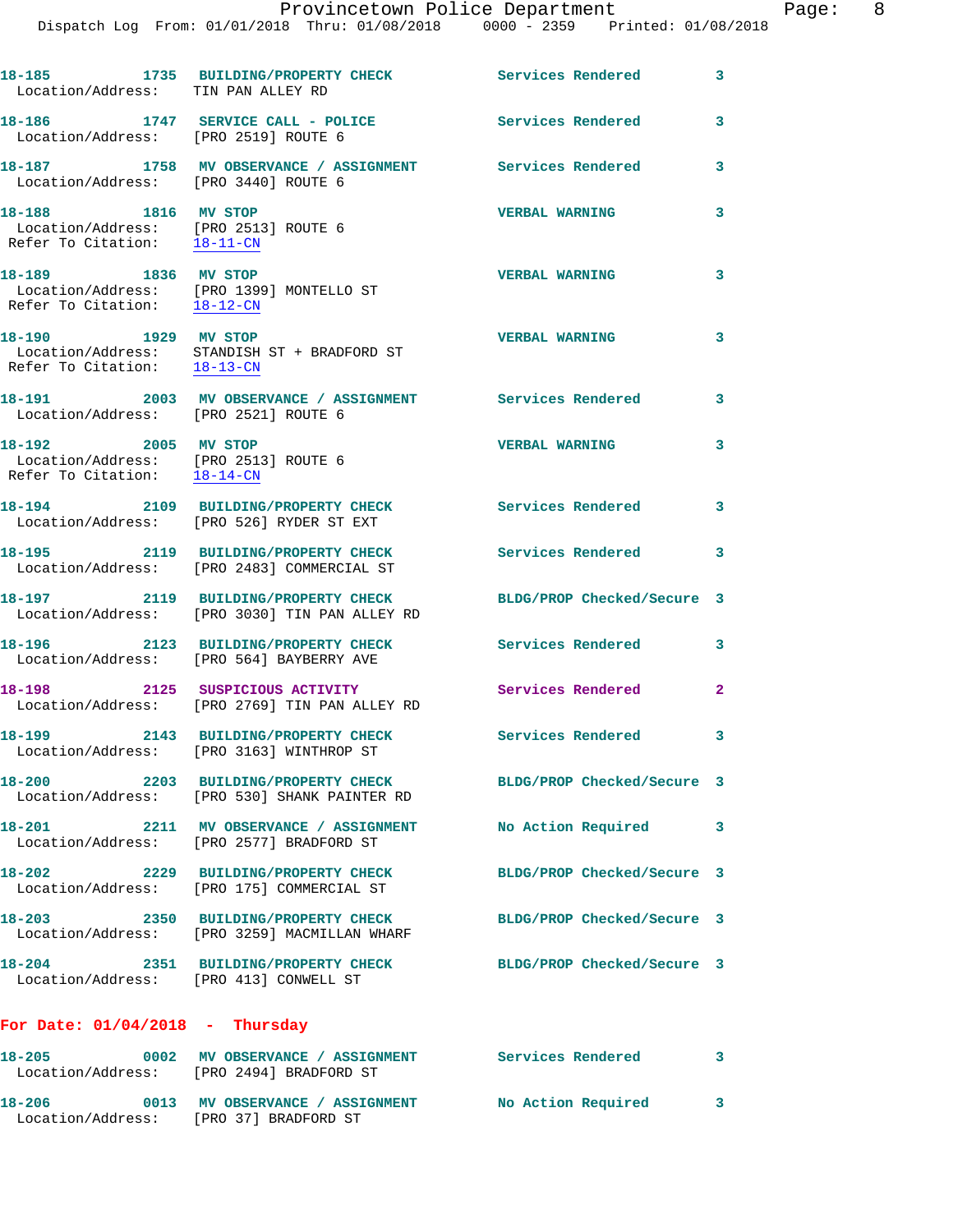|                                                    |  |  | Provincetown Police Department |                                 | Page: | - 9 |
|----------------------------------------------------|--|--|--------------------------------|---------------------------------|-------|-----|
| Dispatch Log From: $01/01/2018$ Thru: $01/08/2018$ |  |  |                                | 0000 - 2359 Printed: 01/08/2018 |       |     |

| 18-207 0032 MV STOP<br>Refer To Citation: 18-15-CN                | Location/Address: HARRY KEMP WAY + HOWLAND ST                                            | <b>VERBAL WARNING</b>      | 3            |
|-------------------------------------------------------------------|------------------------------------------------------------------------------------------|----------------------------|--------------|
| 18-208 0046 PARK, WALK & TALK<br>Location/Address: COMMERCIAL ST  |                                                                                          | Services Rendered          | 2            |
|                                                                   | 18-209 0047 BAR CHECK<br>Location/Address: [PRO 3443] COMMERCIAL ST                      | Services Rendered          | $\mathbf{2}$ |
| 18-210                                                            | 0104 BUILDING/PROPERTY CHECK<br>Location/Address: [PRO 186] COMMERCIAL ST                | BLDG/PROP Checked/Secure 3 |              |
|                                                                   | 18-211 0121 MV OBSERVANCE / ASSIGNMENT<br>Location/Address: CENTRAL ST + BRADFORD ST     | Services Rendered          | 3            |
| 18-212                                                            | 0236 BUILDING/PROPERTY CHECK<br>Location/Address: [PRO 2483] COMMERCIAL ST               | Services Rendered          | 3            |
|                                                                   | 18-213 0246 BUILDING/PROPERTY CHECK<br>Location/Address: [PRO 2490] PROVINCELANDS RD     | Services Rendered          | 3            |
|                                                                   | 18-214 0255 BUILDING/PROPERTY CHECK<br>Location/Address: [PRO 2499] RACE POINT RD        | Services Rendered          | 3            |
|                                                                   | 18-215 0301 BUILDING/PROPERTY CHECK<br>Location/Address: [PRO 516] RACE POINT RD         | BLDG/PROP Checked/Secure 3 |              |
|                                                                   | 18-216 0323 BUILDING/PROPERTY CHECK<br>Location/Address: [PRO 444] HIGH POLE HILL        | BLDG/PROP Checked/Secure 3 |              |
|                                                                   | 18-217 0330 BUILDING/PROPERTY CHECK<br>Location/Address: [PRO 3030] TIN PAN ALLEY RD     | BLDG/PROP Checked/Secure 3 |              |
|                                                                   | 18-218 0448 BUILDING/PROPERTY CHECK<br>Location/Address: [PRO 75] CAPTAIN BERTIES WAY    | BLDG/PROP Checked/Secure 3 |              |
|                                                                   | 18-219 0501 MV OBSERVANCE / ASSIGNMENT<br>Location/Address: BRADFORD ST + HIGH POLE HILL | Services Rendered          | 3            |
|                                                                   | 18-220 0544 BUILDING/PROPERTY CHECK<br>Location/Address: [PRO 3432] COMMERCIAL ST        | BLDG/PROP Checked/Secure 3 |              |
| 18-221                                                            | 0549 BUILDING/PROPERTY CHECK<br>Location/Address: [PRO 99] COMMERCIAL ST                 | Services Rendered          | 3            |
| 18-222                                                            | 0559 BUILDING/PROPERTY CHECK<br>Location/Address: [PRO 2585] PROVINCELANDS RD            | BLDG/PROP Checked/Secure 3 |              |
|                                                                   | 18-223 0605 BUILDING/PROPERTY CHECK<br>Location/Address: [PRO 2483] COMMERCIAL ST        | BLDG/PROP Checked/Secure 3 |              |
| Location/Address: ROUTE 6                                         | 18-224 0608 MV OBSERVANCE / ASSIGNMENT Services Rendered                                 |                            | 3            |
| 18-225 0637 MV DISABLED<br>Location/Address: ROUTE 6 + CONWELL ST |                                                                                          | <b>Services Rendered</b>   | $\mathbf{2}$ |
|                                                                   | 18-226 0725 PARK, WALK & TALK<br>Location/Address: [PRO 539] SHANK PAINTER RD            | SPOKEN TO                  | 2            |
| 18-227 0741 PARKING COMPLAINT<br>Location/Address: COMMERCIAL ST  |                                                                                          | Services Rendered          | 3            |
|                                                                   | 18-228 0758 BUILDING/PROPERTY CHECK<br>Location/Address: [PRO 2543] MACMILLAN WHARF      | <b>Services Rendered</b>   | 3            |
| Location/Address: STABLE PATH                                     | 18-229 0806 COMPLAINT - GENERAL                                                          | SPOKEN TO                  | 3            |

Refer To Field Int: 18-1-FI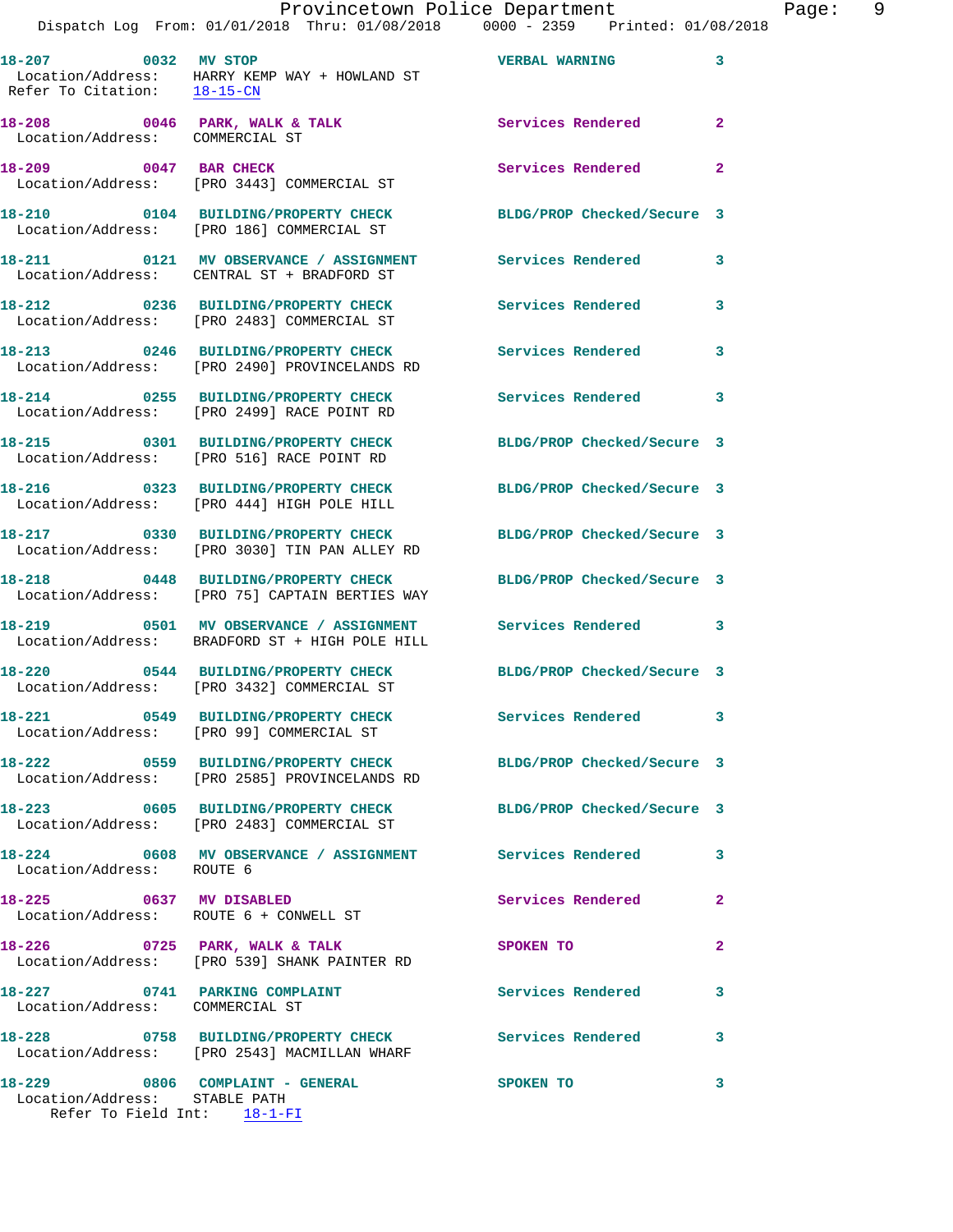|                                                                | Provincetown Police Department<br>Dispatch Log From: 01/01/2018 Thru: 01/08/2018 0000 - 2359 Printed: 01/08/2018 |                            |                |
|----------------------------------------------------------------|------------------------------------------------------------------------------------------------------------------|----------------------------|----------------|
|                                                                |                                                                                                                  |                            |                |
|                                                                | 18-230 0818 BUILDING/PROPERTY CHECK Services Rendered<br>Location/Address: [PRO 517] RACE POINT RD               |                            | 3              |
| 18-232 0822 HAZARDS                                            | Location/Address: [PRO 253] COMMERCIAL ST                                                                        | Removed Hazard             | $\mathbf{2}$   |
|                                                                | 18-231 0823 BUILDING/PROPERTY CHECK<br>Location/Address: [PRO 516] RACE POINT RD                                 | BLDG/PROP Checked/Secure 3 |                |
|                                                                | 18-233 0831 BUILDING/PROPERTY CHECK<br>Location/Address: [PRO 2977] COMMERCIAL ST                                | <b>Services Rendered</b>   | 3              |
|                                                                | 18-234 0833 MEDICAL EMERGENCY<br>Location/Address: [PRO 3259] MACMILLAN WHARF                                    | Transported to Hospital    | 1              |
| 18-236 0901 MV COMPLAINT                                       | Location/Address: [PRO 356] COMMERCIAL ST                                                                        | Services Rendered          | $\mathbf{2}$   |
|                                                                | 18-238 0941 BUILDING/PROPERTY CHECK<br>Location/Address: [PRO 2500] COMMERCIAL ST                                | Services Rendered          | 3              |
|                                                                | 18-239 1107 BUILDING/PROPERTY CHECK<br>Location/Address: [PRO 2206] PILGRIMS LANDING                             | <b>Services Rendered</b>   | 3              |
|                                                                | 18-240 1116 SERVICE CALL - POLICE<br>Location/Address: [PRO 2132] COMMERCIAL ST                                  | <b>Services Rendered</b>   | 3              |
| 18-241 1116 ERRATIC OPERATOR<br>Location/Address: SNAIL RD     |                                                                                                                  | Could Not Locate           | 2              |
|                                                                | 18-242 1133 MEDICAL EMERGENCY<br>Location/Address: [PRO 1509] BRADFORD ST                                        | Services Rendered          | 1              |
| 18-243 1144 HAZARDS                                            | Location/Address: [PRO 366] COMMERCIAL ST                                                                        | Services Rendered          | $\mathbf{2}$   |
| 18-244 1144 HAZARDS                                            | Location/Address: [PRO 61] BRADFORD ST                                                                           | Services Rendered          | $\mathbf{2}$   |
|                                                                | 18-245 1148 BASEMENT FLOODING<br>Location/Address: [PRO 356] COMMERCIAL ST                                       | Services Rendered          | $\overline{a}$ |
| 18-246 1155 HAZARDS                                            | Location/Address: [PRO 2577] BRADFORD ST                                                                         | Services Rendered          |                |
| 18-247 1205 FLOODING CARD                                      | Location/Address: [PRO 542] SHANK PAINTER RD                                                                     | Services Rendered          | $\overline{a}$ |
| 18-248<br>Location/Address: COMMERCIAL ST                      | 1215 ALARM - FIRE                                                                                                | Services Rendered          | 1              |
| 18-250 1225 HAZARDS<br>Location/Address: PROVINCELANDS RD      |                                                                                                                  | Services Rendered          | 2              |
| 18-251                                                         | 1227 FENCING HAZARD<br>Location/Address: [PRO 61] BRADFORD ST                                                    | Services Rendered          | 2              |
| 18-253 1232 911 - GENERAL                                      | Location/Address: [PRO 302] COMMERCIAL ST                                                                        | Services Rendered          | 1              |
| 18-254 1234 BURST PIPE<br>Location/Address: [PRO 1227] RACE RD |                                                                                                                  | Services Rendered          | 2              |
| 18-252 1237 HAZARDS                                            | Location/Address: [PRO 60] BRADFORD ST                                                                           | Services Rendered          | 2              |
| 18-255 1248 ALARM - FIRE                                       | Location/Address: [PRO 106] COMMERCIAL ST                                                                        | False Alarm Weather (No    | 1              |
| 18-256                                                         | 1313 MV DISABLED                                                                                                 | Services Rendered          | $\mathbf{2}$   |

Location/Address: [PRO 106] COMMERCIAL ST

Page: 10<br>18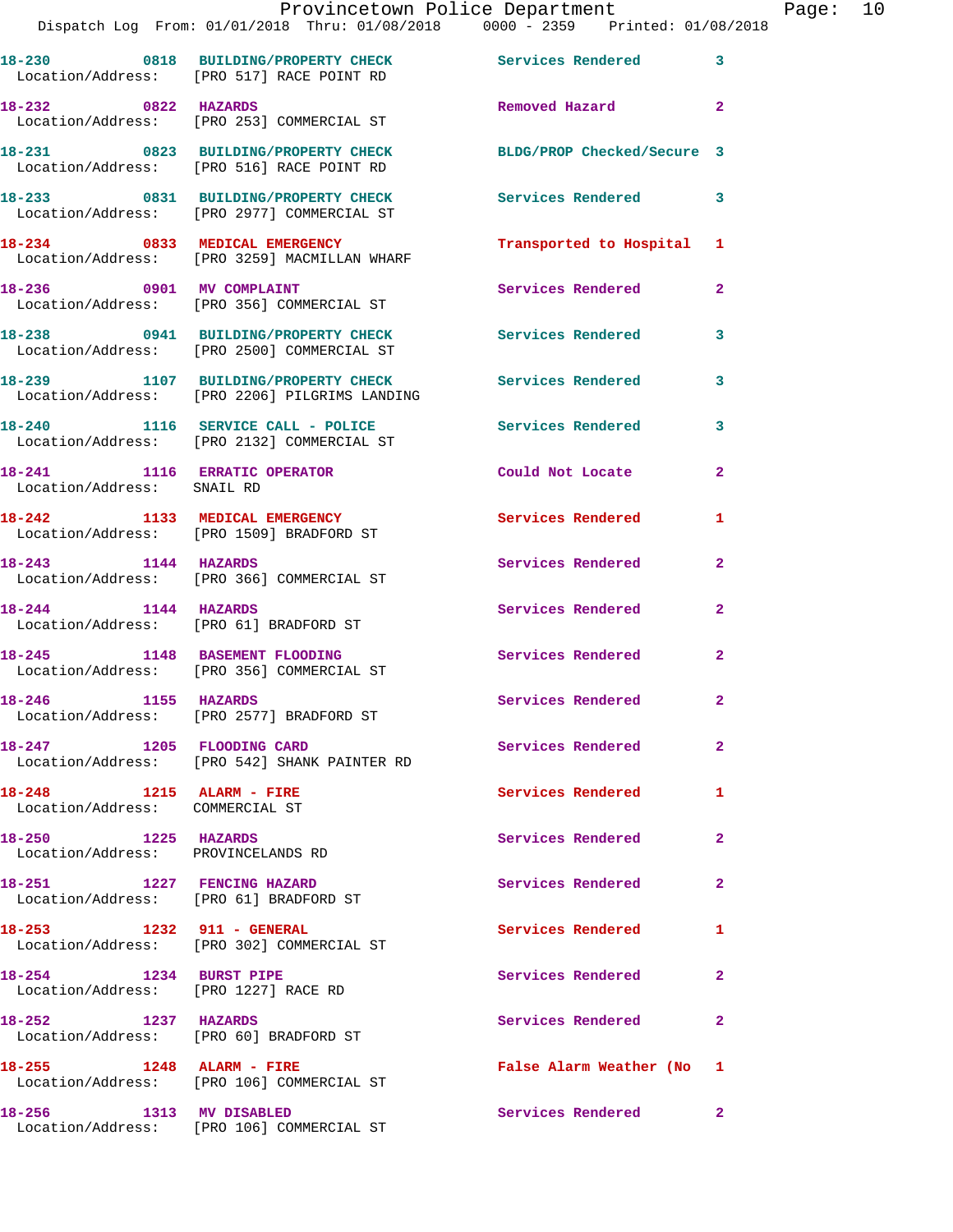|                                 | 18-257 1330 SERVICE CALL - POLICE<br>Location/Address: RYDER ST + COMMERCIAL ST      | <b>Services Rendered</b>   | $\mathbf{3}$   |
|---------------------------------|--------------------------------------------------------------------------------------|----------------------------|----------------|
| 18-258                          | 1355 SERVICE CALL - POLICE<br>Location/Address: [PRO 350] COMMERCIAL ST              | Services Rendered          | 3              |
|                                 | 18-259 1411 MV COMPLAINT<br>Location/Address: [PRO 542] SHANK PAINTER RD             | Services Rendered          | $\mathbf{2}$   |
| 18-261 1457 PARKING COMPLAINT   | Location/Address: [PRO 542] SHANK PAINTER RD                                         | Services Rendered          | 3              |
| 18-262 1515 HAZARDS             | Location/Address: [PRO 2564] COMMERCIAL ST                                           | Services Rendered          | $\mathbf{2}$   |
| 18-265 1537 HAZARDS             | Location/Address: [PRO 1190] COMMERCIAL ST                                           | Referred to Other Agency 2 |                |
| 18-266 1552 MV STOLEN           | Location/Address: [PRO 1180] COMMERCIAL ST                                           | Unfounded                  | 3              |
| $18-267$ 1559 ALARM - GENERAL   | Location/Address: [PRO 2087] HARRY KEMP WAY                                          | BLDG/PROP Checked/Secure 1 |                |
|                                 | 18-268 1605 ASSIST CITIZEN<br>Location/Address: [PRO 193] COMMERCIAL ST              | No Action Required         | 3              |
| 18-269 1616 HAZARDS/SIGN        | Location/Address: [PRO 1957] COMMERCIAL ST                                           | Services Rendered          | $\overline{a}$ |
| 18-270 1618 HAZARDS             | Location/Address: [PRO 2140] COMMERCIAL ST                                           | Services Rendered          | $\mathbf{2}$   |
| 18-272 1641 WELLNESS CHECKS     | Location/Address: [PRO 542] SHANK PAINTER RD                                         | Services Rendered          | 3              |
| 18-278 1747 MV DISABLED         | Location/Address: [PRO 2206] PILGRIMS LANDING                                        | Services Rendered          | $\mathbf{2}$   |
| 18-279 1803 FIRE - OTHER        | Location/Address: [PRO 1345] COMMERCIAL ST                                           | Services Rendered          | 1              |
| 1843 HAZARDS<br>18-280          | Location/Address: [PRO 3801] COMMERCIAL ST                                           | Services Rendered          | $\mathbf{2}$   |
| 18-281                          | 2152 ALARM - GENERAL<br>Location/Address: [PRO 3614] COMMERCIAL ST                   | BLDG/PROP Checked/Secure 1 |                |
|                                 | 18-283 2336 BUILDING/PROPERTY CHECK<br>Location/Address: [PRO 3259] MACMILLAN WHARF  | BLDG/PROP Checked/Secure 3 |                |
| For Date: $01/05/2018$ - Friday |                                                                                      |                            |                |
|                                 | 18-284 0041 BUILDING/PROPERTY CHECK<br>Location/Address: [PRO 2500] COMMERCIAL ST    | BLDG/PROP Checked/Secure 3 |                |
|                                 | 18-285 0151 BUILDING/PROPERTY CHECK<br>Location/Address: [PRO 3259] MACMILLAN WHARF  | Services Rendered 3        |                |
|                                 | 18-286 0215 BUILDING/PROPERTY CHECK<br>Location/Address: [PRO 3151] COMMERCIAL ST    | BLDG/PROP Checked/Secure 3 |                |
|                                 | 18-287 0221 BUILDING/PROPERTY CHECK<br>Location/Address: [PRO 3030] TIN PAN ALLEY RD | BLDG/PROP Checked/Secure 3 |                |
| 18-288                          | 0354 BUILDING/PROPERTY CHECK                                                         | BLDG/PROP Checked/Secure 3 |                |

**18-289 0358 BUILDING/PROPERTY CHECK BLDG/PROP Checked/Secure 3** 

Location/Address: [PRO 517] RACE POINT RD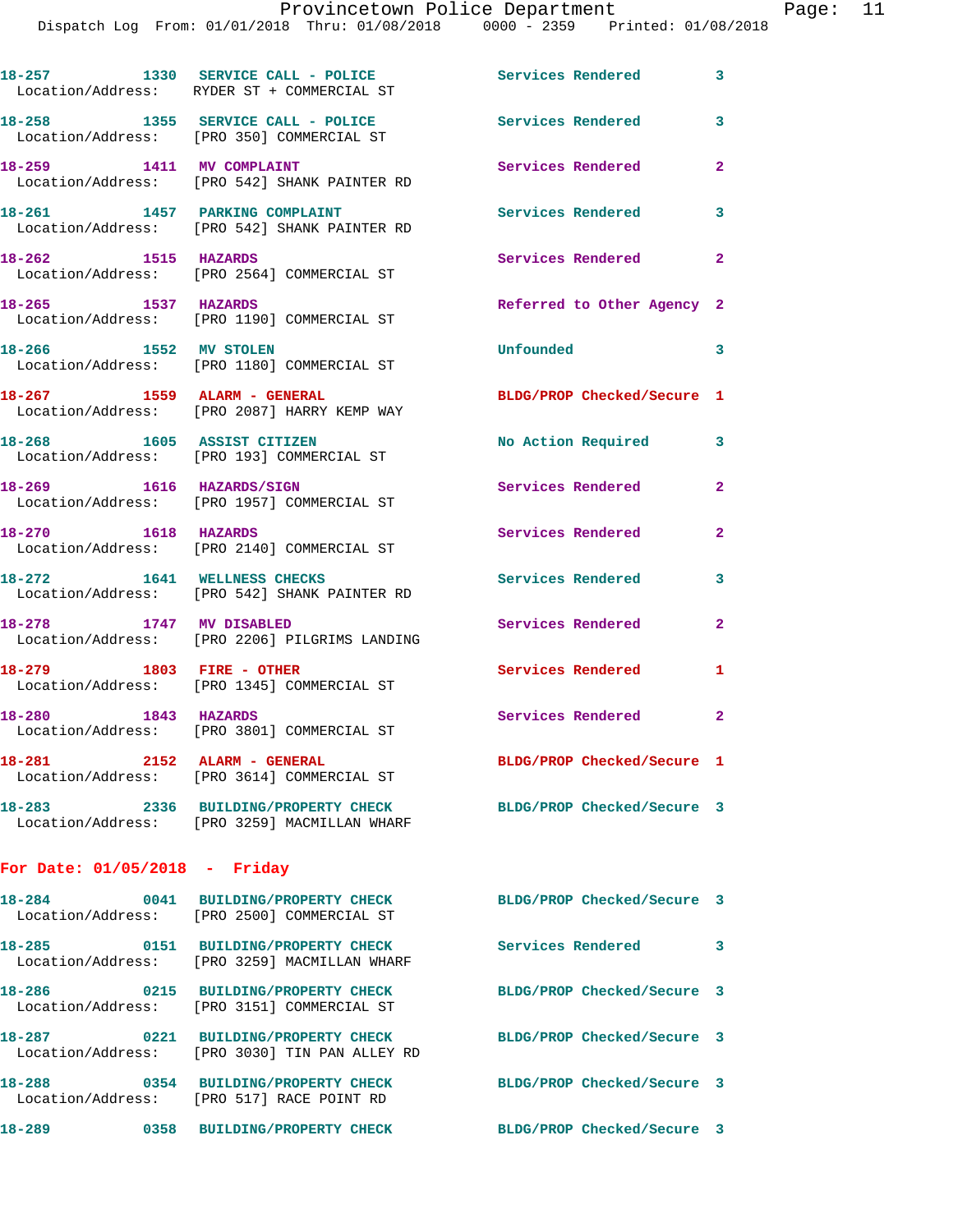|                                                              |                                                                                                                 | Provincetown Police Department |              | Page: 12 |  |
|--------------------------------------------------------------|-----------------------------------------------------------------------------------------------------------------|--------------------------------|--------------|----------|--|
|                                                              | Dispatch Log From: 01/01/2018 Thru: 01/08/2018   0000 - 2359   Printed: 01/08/2018                              |                                |              |          |  |
|                                                              | Location/Address: [PRO 515] RACE POINT RD                                                                       |                                |              |          |  |
| Location/Address: [PRO 3921] ROUTE 6                         | 18-290 0415 BUILDING/PROPERTY CHECK Services Rendered 3                                                         |                                |              |          |  |
|                                                              | 18-291 0449 BUILDING/PROPERTY CHECK Services Rendered 3<br>Location/Address: [PRO 3430] COMMERCIAL ST           |                                |              |          |  |
|                                                              | 18-293 0527 ALARM - GENERAL<br>Location/Address: [PRO 186] COMMERCIAL ST                                        | BLDG/PROP Checked/Secure 1     |              |          |  |
|                                                              | 18-294 0541 BUILDING/PROPERTY CHECK Services Rendered 3<br>Location/Address: [PRO 433] RYDER ST EXT             |                                |              |          |  |
|                                                              | 18-296 0807 SERVICE CALL - POLICE<br>Location/Address: [PRO 569] WINSLOW ST                                     | Services Rendered              | 3            |          |  |
|                                                              | 18-297 0825 HAZARDS-WIRES<br>Location/Address: [PRO 731] BRADFORD ST                                            | Services Rendered 2            |              |          |  |
|                                                              | 18-298 0832 BUILDING/PROPERTY CHECK BLDG/PROP Checked/Secure 3<br>Location/Address: [PRO 3259] MACMILLAN WHARF  |                                |              |          |  |
| 18-300 0837 ANIMAL CALL<br>Location/Address: BRADFORD ST EXT |                                                                                                                 | Services Rendered 2            |              |          |  |
|                                                              | 18-301 0910 BUILDING/PROPERTY CHECK BLDG/PROP Checked/Secure 3<br>Location/Address: [PRO 2206] PILGRIMS LANDING |                                |              |          |  |
| 18-302 0933 MV DISABLED                                      | Location/Address: [PRO 2490] PROVINCELANDS RD                                                                   | Referred to Other Agency 2     |              |          |  |
|                                                              | 18-304 1017 ALARM - FIRE<br>Location/Address: [PRO 3151] COMMERCIAL ST                                          | False Alarm Weather (No 1      |              |          |  |
|                                                              | 18-305 1038 BUILDING/PROPERTY CHECK<br>Location/Address: [PRO 2483] COMMERCIAL ST                               | Services Rendered 3            |              |          |  |
|                                                              | 18-309 1100 ALARM - GENERAL<br>Location/Address: [PRO 3201] MONTELLO ST                                         | False Alarm Weather (No 1      |              |          |  |
|                                                              | 18-308 1102 BUILDING/PROPERTY CHECK<br>Location/Address: [PRO 3259] MACMILLAN WHARF                             | Services Rendered 3            |              |          |  |
| 18-310 1109 MV COLLISION                                     | Location/Address: [PRO 2490] PROVINCELANDS RD                                                                   | Services Rendered              | $\mathbf{1}$ |          |  |
|                                                              | 18-313 1204 MEDICAL EMERGENCY<br>Location/Address: [PRO 1892] SHANK PAINTER RD                                  | PATIENT REFUSAL                | $\mathbf{1}$ |          |  |
|                                                              | 18-314 1225 MV OBSERVANCE / ASSIGNMENT<br>Location/Address: HIGH POLE HILL + BRADFORD ST                        | No Action Required             | 3            |          |  |
| 18-315 1241 TRAFFIC CONTROL                                  | Location/Address: [PRO 106] COMMERCIAL ST                                                                       | Services Rendered              | 3            |          |  |
|                                                              | 18-316 1253 LOST PROPERTY<br>Location/Address: [PRO 1778] SHANK PAINTER RD                                      | Services Rendered              | 3            |          |  |
| 18-318 1302 FIRE - OTHER                                     | Location/Address: [PRO 274] COMMERCIAL ST                                                                       | Services Rendered              | 1            |          |  |
|                                                              | 18-317 1309 BUILDING/PROPERTY CHECK Services Rendered<br>Location/Address: [PRO 2977] COMMERCIAL ST             |                                | 3            |          |  |
|                                                              | 18-319 1313 MV OBSERVANCE / ASSIGNMENT Services Rendered<br>Location/Address: RACE POINT RD + NELSON AVE        |                                | 3            |          |  |
| 18-320                                                       | 1341 PARK, WALK & TALK                                                                                          | Services Rendered 2            |              |          |  |

Location/Address: [PRO 356] COMMERCIAL ST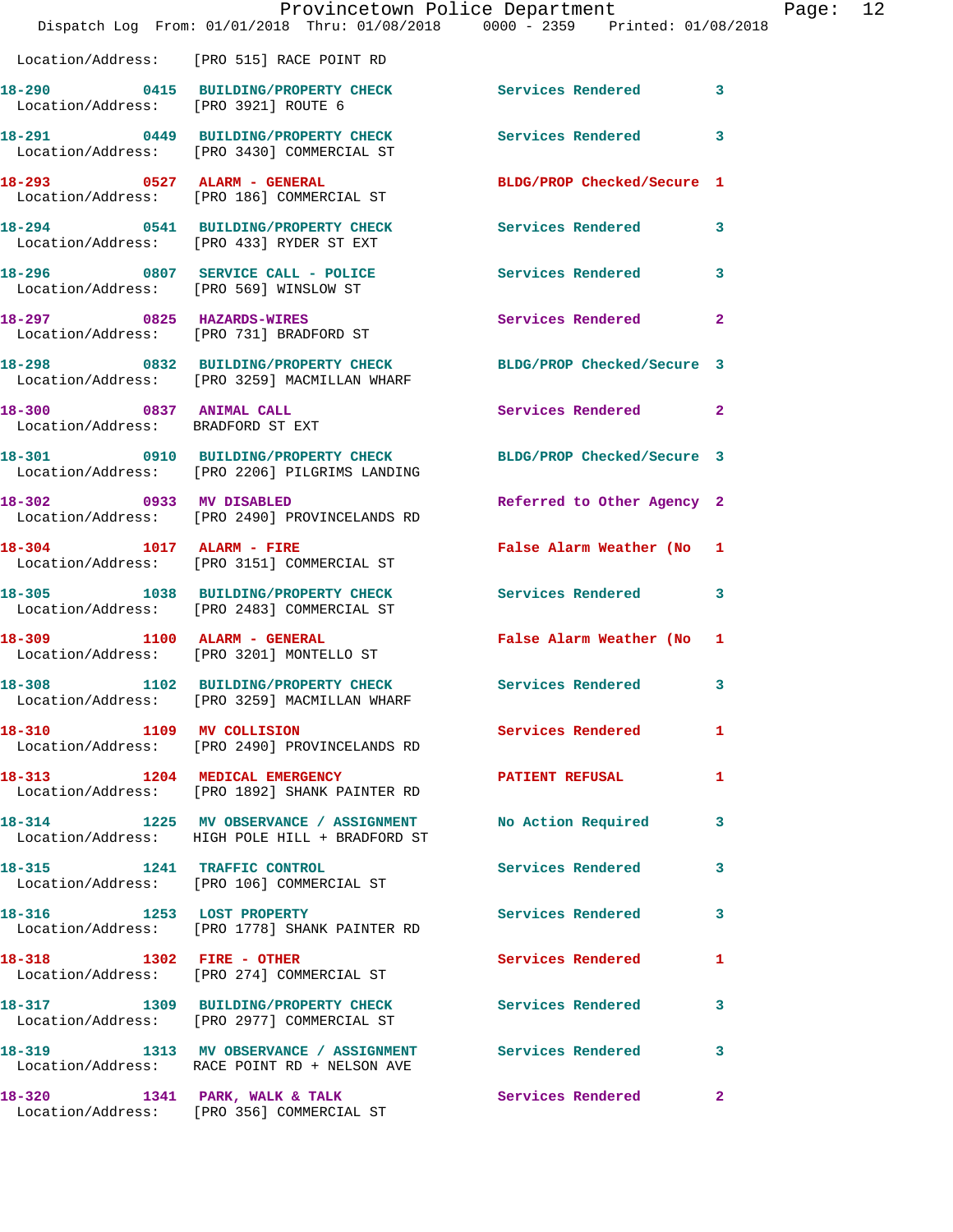|                                       |                                                                                                                 | Provincetown Police Department |                         | Page: 13 |  |
|---------------------------------------|-----------------------------------------------------------------------------------------------------------------|--------------------------------|-------------------------|----------|--|
|                                       | Dispatch Log From: 01/01/2018 Thru: 01/08/2018 0000 - 2359 Printed: 01/08/2018                                  |                                |                         |          |  |
| Location/Address: [PRO 3222] ALDEN ST | 18-321 1347 ASSIST CITIZEN                                                                                      | SPOKEN TO                      | $\overline{\mathbf{3}}$ |          |  |
|                                       | 18-322 1419 LOST PROPERTY<br>Location/Address: [PRO 105] COMMERCIAL ST                                          | Services Rendered              | 3                       |          |  |
|                                       | 18-324 1506 PARK, WALK & TALK 1999 Services Rendered<br>Location/Address: [PRO 516] RACE POINT RD               |                                | $\overline{2}$          |          |  |
|                                       | $18-325$ 1517 PARK, WALK & TALK<br>Location/Address: [PRO 204] COMMERCIAL ST                                    | <b>Services Rendered</b>       | $\overline{2}$          |          |  |
|                                       | 18-326 1559 BUILDING/PROPERTY CHECK BLDG/PROP Checked/Secure 3<br>Location/Address: [PRO 2543] MACMILLAN WHARF  |                                |                         |          |  |
|                                       | 18-327 1623 911 - GENERAL<br>Location/Address: [PRO 2393] COMMERCIAL ST                                         | Referred to Other Agency 1     |                         |          |  |
|                                       | 18-328 1634 BUILDING/PROPERTY CHECK BLDG/PROP Checked/Secure 3<br>Location/Address: [PRO 2490] PROVINCELANDS RD |                                |                         |          |  |

**18-330 1634 MV OBSERVANCE / ASSIGNMENT Services Rendered 3**  Location/Address: [PRO 3430] COMMERCIAL ST

18-331 1713 MV OBSERVANCE / ASSIGNMENT Services Rendered 3 Location/Address: [PRO 3440] ROUTE 6

**18-332 1713 SERVICE CALL - POLICE Services Rendered 3**  Location/Address: [PRO 1957] COMMERCIAL ST

**18-335 1758 ALARM - GENERAL BLDG/PROP Checked/Secure 1**  Location/Address: [PRO 3305] COURT ST

**18-336 1847 BUILDING/PROPERTY CHECK Services Rendered 3**  Location/Address: [PRO 526] RYDER ST EXT

**18-337 1908 BUILDING/PROPERTY CHECK BLDG/PROP Checked/Secure 3**  Location/Address: [PRO 3287] ROUTE 6

**18-338 1908 BUILDING/PROPERTY CHECK Services Rendered 3**  Location/Address: [PRO 517] RACE POINT RD

**18-339 1911 BUILDING/PROPERTY CHECK Services Rendered 3**  Location/Address: [PRO 516] RACE POINT RD

**18-340 1915 BUILDING/PROPERTY CHECK Services Rendered 3**  Location/Address: [PRO 515] RACE POINT RD

**18-341 2200 ALARM - GENERAL BLDG/PROP Checked/Secure 1**  Location/Address: [PRO 440] HARRY KEMP WAY

**18-342 2321 BUILDING/PROPERTY CHECK Services Rendered 3**  Location/Address: [PRO 2490] PROVINCELANDS RD

18-343 2346 FOLLOW UP No Action Required 3

Location/Address: BRADFORD ST + RYDER ST

**18-344 2352 MV OBSERVANCE / ASSIGNMENT Services Rendered 3**  Location/Address: HIGH POLE HILL + BRADFORD ST

## **For Date: 01/06/2018 - Saturday**

| $18 - 345$<br>Location/Address: | 0144 | <b>BUILDING/PROPERTY CHECK</b><br>[PRO 3259] MACMILLAN WHARF | Services Rendered |  |
|---------------------------------|------|--------------------------------------------------------------|-------------------|--|
| $18 - 346$<br>Location/Address: | 0151 | <b>BUILDING/PROPERTY CHECK</b><br>[PRO 444] HIGH POLE HILL   | Services Rendered |  |
| 18-347<br>Location/Address:     | 0203 | <b>BUILDING/PROPERTY CHECK</b><br>[PRO 2977] COMMERCIAL ST   | Services Rendered |  |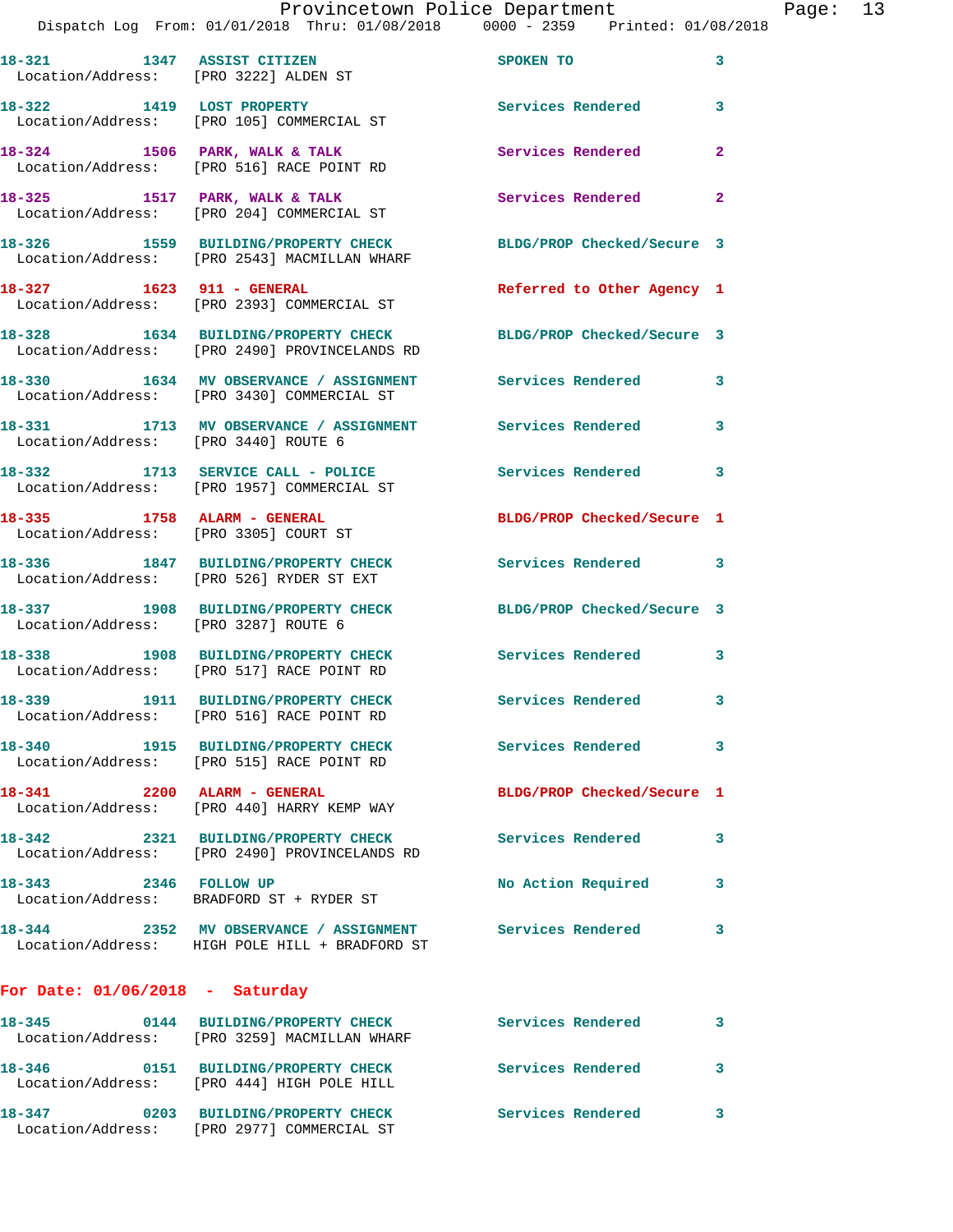|                                                                                 | 18-348 0246 BUILDING/PROPERTY CHECK<br>Location/Address: [PRO 3030] TIN PAN ALLEY RD                  | Services Rendered 3        |              |
|---------------------------------------------------------------------------------|-------------------------------------------------------------------------------------------------------|----------------------------|--------------|
| 18-349 0433 MEDICAL EMERGENCY<br>Location/Address: STANDISH ST                  |                                                                                                       | Transported to Hospital 1  |              |
|                                                                                 | 18-351 0523 BUILDING/PROPERTY CHECK<br>Location/Address: [PRO 2483] COMMERCIAL ST                     | Services Rendered          | 3            |
| 18-352 0635 COMPLAINT - GENERAL<br>Location/Address: [PRO 32] BRADFORD ST       |                                                                                                       | Services Rendered          | 3            |
| 18-353 0705 COMPLAINT - GENERAL<br>Location/Address: [PRO 31] BRADFORD ST       |                                                                                                       | SPOKEN TO                  | 3            |
|                                                                                 | 18-354 0830 BUILDING/PROPERTY CHECK<br>Location/Address: [PRO 2490] PROVINCELANDS RD                  | Services Rendered          | 3            |
|                                                                                 | 18-355 0856 PARK, WALK & TALK<br>Location/Address: [PRO 3121] COMMERCIAL ST                           | No Action Required         | $\mathbf{2}$ |
|                                                                                 | 18-356 0911 MEDICAL EMERGENCY<br>Location/Address: [PRO 1466] COMMERCIAL ST                           | <b>PATIENT REFUSAL</b>     | 1            |
|                                                                                 | 18-357 0928 BUILDING/PROPERTY CHECK<br>Location/Address: [PRO 2500] COMMERCIAL ST                     | Services Rendered          | 3            |
| Location/Address: [PRO 2513] ROUTE 6                                            | 18-359 0933 MV OBSERVANCE / ASSIGNMENT Services Rendered                                              |                            | 3            |
| 18-360 0933 ALARM - FIRE                                                        | Location/Address: [PRO 2849] COMMERCIAL ST                                                            | False Alarm                | 1            |
|                                                                                 | 18-358 0934 BUILDING/PROPERTY CHECK<br>Location/Address: [PRO 3259] MACMILLAN WHARF                   | <b>Services Rendered</b>   | 3            |
| 18-361 0950 LOST PROPERTY                                                       | Location/Address: [PRO 1992] COMMERCIAL ST                                                            | Services Rendered          | 3            |
|                                                                                 | 18-363 1003 MV COMPLAINT<br>Location/Address: [PRO 526] RYDER ST EXT                                  | <b>No Action Required</b>  | $\mathbf{2}$ |
| Location/Address: [PRO 2513] ROUTE 6                                            | 18-362 1004 MV OBSERVANCE / ASSIGNMENT Services Rendered                                              |                            | 3            |
| Location/Address: [PRO 521] ROUTE 6                                             | 18-364 1013 BUILDING/PROPERTY CHECK                                                                   | <b>Services Rendered</b>   | 3            |
| 18-365 1031 MV STOP<br>Location/Address: ROUTE 6<br>Refer To Citation: R8381480 |                                                                                                       | Citation / Warning Issue 3 |              |
|                                                                                 | 18-366 1041 MV OBSERVANCE / ASSIGNMENT Services Rendered<br>Location/Address: [PRO 525] COMMERCIAL ST |                            | 3            |
| 18-369 1118 PARK, WALK & TALK                                                   | Location/Address: [PRO 2500] COMMERCIAL ST                                                            | Services Rendered 2        |              |
| 18-371 1142 MV COLLISION<br>Refer To Accident: 18-2-AC                          | Location/Address: COMMERCIAL ST + ANTHONY ST                                                          | Services Rendered          | 1            |
| 18-372 1154 B & E / BURGLARY                                                    | Location/Address: [PRO 1447] WINTHROP ST                                                              | Unfounded                  | $\mathbf{2}$ |
| 18-373 1242 HAZARDS                                                             | Location/Address: [PRO 118] COMMERCIAL ST                                                             | Referred to Other Agency 2 |              |
| 18-374 1319 MV STOP                                                             | Location/Address: [PRO 3456] RYDER ST EXT                                                             | Vehicle Towed              | 3            |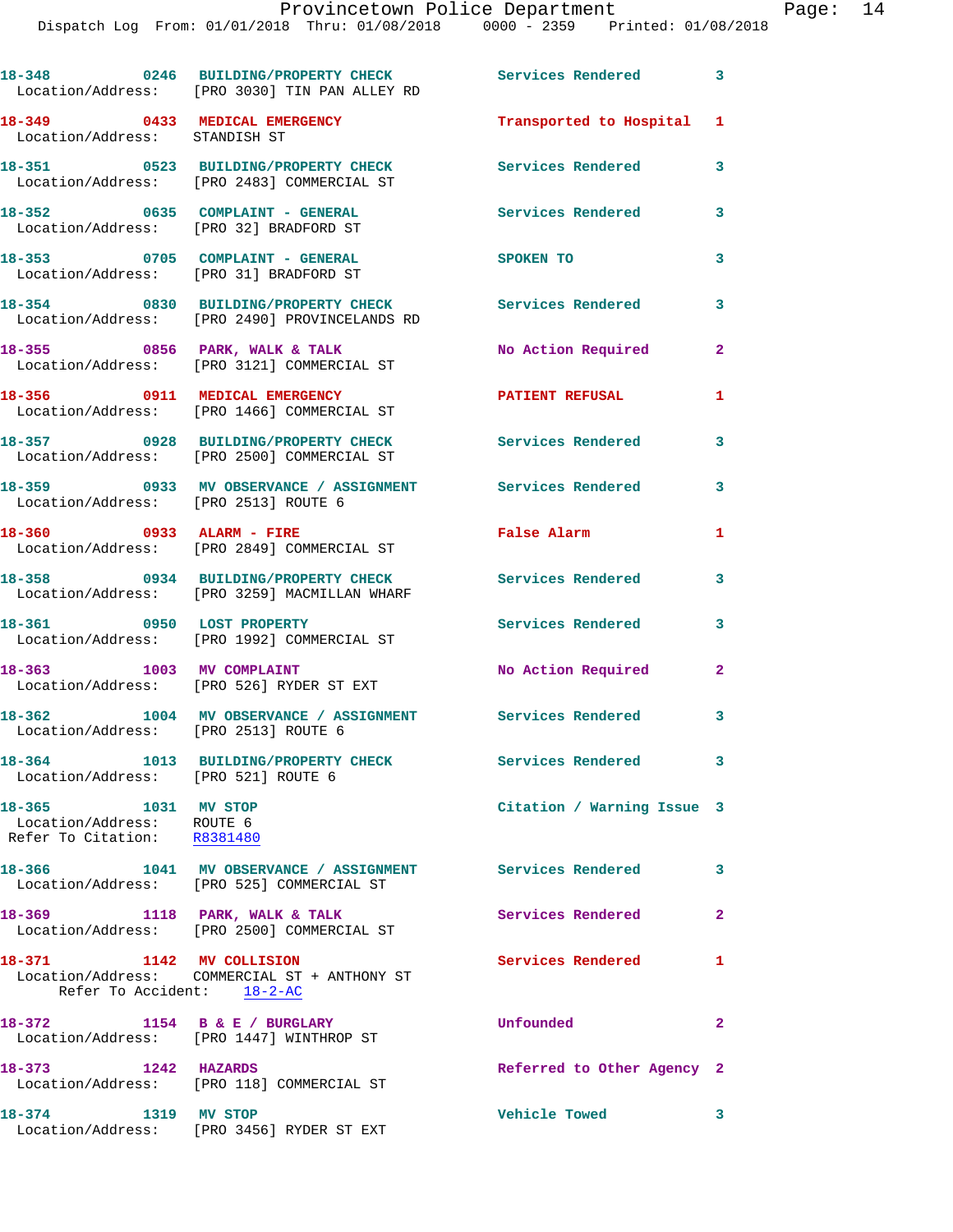## Provincetown Police Department Fage: 15

Dispatch Log From: 01/01/2018 Thru: 01/08/2018 0000 - 2359 Printed: 01/08/2018

 Refer To Citation: R7274450 Refer To Citation: R7274451

**18-379 1436 ALARM - FIRE Services Rendered 1**  Location/Address: [PRO 1892] SHANK PAINTER RD 18-380 1501 FOLLOW UP **18-380** Services Rendered 2 Location/Address: [PRO 542] SHANK PAINTER RD **18-382 1527 ALARM - GENERAL BLDG/PROP Checked/Secure 1**  Location/Address: [PRO 1528] BROWNE ST **18-383 1535 ALARM - GENERAL Services Rendered 1**  Location/Address: [PRO 867] COMMERCIAL ST **18-385 1551 PARK, WALK & TALK Services Rendered 2**  Location/Address: [PRO 105] COMMERCIAL ST **18-384 1555 BUILDING/PROPERTY CHECK Services Rendered 3**  Location/Address: [PRO 3259] MACMILLAN WHARF **18-386 1607 MV OBSERVANCE / ASSIGNMENT Services Rendered 3**  Location/Address: [PRO 2521] ROUTE 6 **18-387 1624 MV STOP VERBAL WARNING 3**  Location/Address: [PRO 2513] ROUTE 6 Refer To Citation: 18-16-CN **18-388 1641 BUILDING/PROPERTY CHECK BLDG/PROP Checked/Secure 3**  Location/Address: [PRO 2490] PROVINCELANDS RD 18-389 1657 ALARM - GENERAL **Services Rendered 1**  Location/Address: [PRO 3863] BRADFORD ST EXT **18-390 1704 BUILDING/PROPERTY CHECK BLDG/PROP Checked/Secure 3**  Location/Address: [PRO 1638] COMMERCIAL ST **18-391 1719 BUILDING/PROPERTY CHECK Services Rendered 3**  Location/Address: [PRO 521] ROUTE 6 **18-392 1727 MV OBSERVANCE / ASSIGNMENT Services Rendered 3**  Location/Address: [PRO 521] ROUTE 6 **18-393 1850 BUILDING/PROPERTY CHECK BLDG/PROP Checked/Secure 3**  Location/Address: [PRO 3287] ROUTE 6 **18-394 1850 FOLLOW UP SPOKEN TO 2**  Location/Address: [PRO 542] SHANK PAINTER RD **18-395 1940 BUILDING/PROPERTY CHECK Services Rendered 3**  Location/Address: [PRO 2194] COMMERCIAL ST **18-396 1950 BUILDING/PROPERTY CHECK Services Rendered 3**  Location/Address: [PRO 526] RYDER ST EXT **18-397 1956 MV OBSERVANCE / ASSIGNMENT Services Rendered 3**  Location/Address: SHANK PAINTER RD + BRADFORD ST **18-398 2011 BUILDING/PROPERTY CHECK Services Rendered 3**  Location/Address: [PRO 2483] COMMERCIAL ST **18-399 2019 BUILDING/PROPERTY CHECK Services Rendered 3**  Location/Address: [PRO 2490] PROVINCELANDS RD **18-400 2030 BUILDING/PROPERTY CHECK Services Rendered 3**  Location/Address: [PRO 2540] RACE POINT RD **18-401 2055 BUILDING/PROPERTY CHECK BLDG/PROP Checked/Secure 3**  Location/Address: [PRO 2206] PILGRIMS LANDING **18-402 2106 BUILDING/PROPERTY CHECK Services Rendered 3**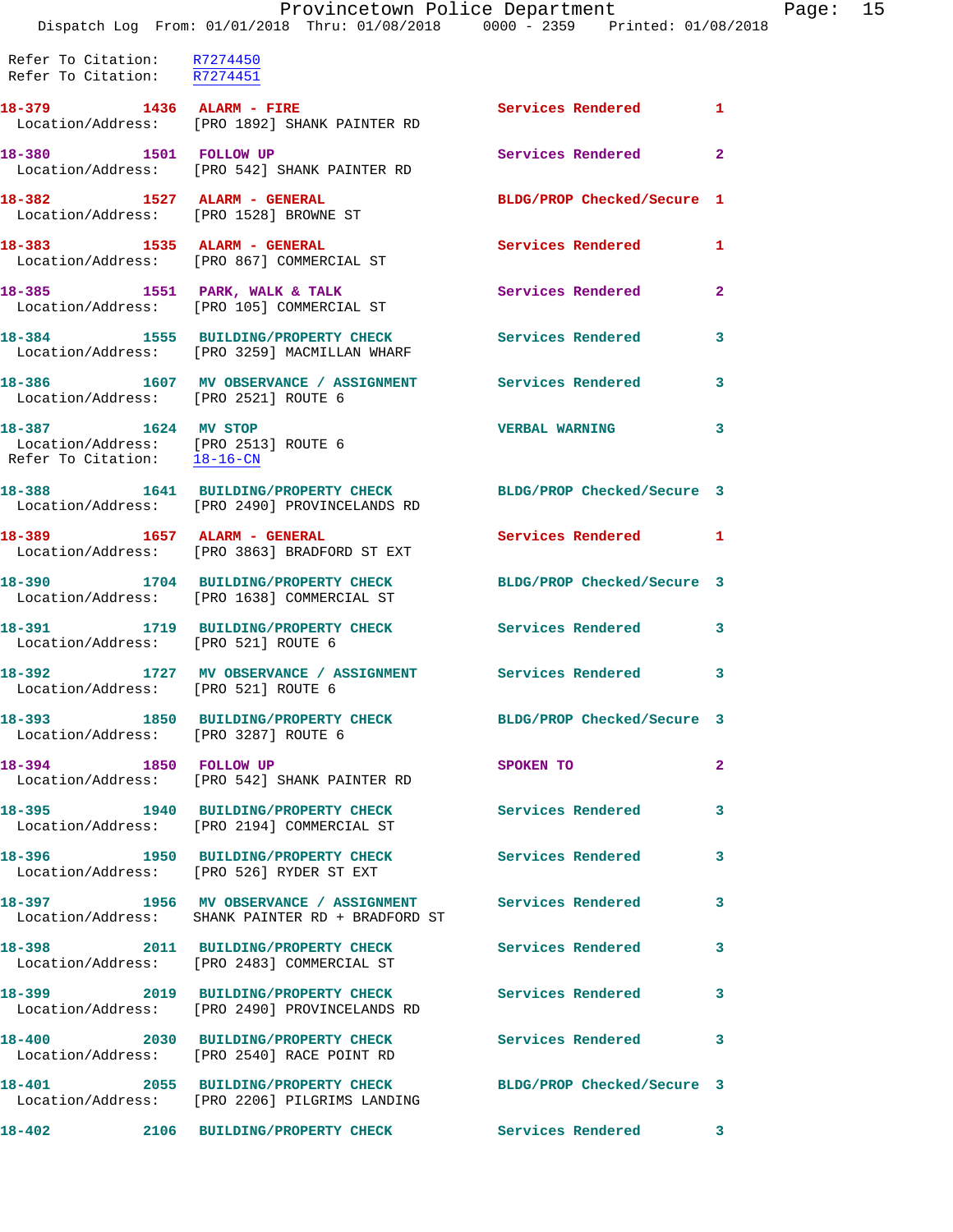|                                                    | Dispatch Log From: 01/01/2018 Thru: 01/08/2018 0000 - 2359 Printed: 01/08/2018                                  | Provincetown Police Department |              | Page: 16 |  |
|----------------------------------------------------|-----------------------------------------------------------------------------------------------------------------|--------------------------------|--------------|----------|--|
| Location/Address: [PRO 1780] JOHNSON ST            |                                                                                                                 |                                |              |          |  |
|                                                    | 18-403 2122 MV OBSERVANCE / ASSIGNMENT Services Rendered 3<br>Location/Address: [PRO 1892] SHANK PAINTER RD     |                                |              |          |  |
|                                                    | 18-404 2133 BUILDING/PROPERTY CHECK BLDG/PROP Checked/Secure 3<br>Location/Address: [PRO 2585] PROVINCELANDS RD |                                |              |          |  |
|                                                    | 18-405 2159 NOISE COMPLAINT<br>Location/Address: [PRO 3619] COMMERCIAL ST                                       | Services Rendered 3            |              |          |  |
| For Date: $01/07/2018$ - Sunday                    |                                                                                                                 |                                |              |          |  |
|                                                    | 18-407 0040 MV COMPLAINT<br>Location/Address: [PRO 3405] COMMERCIAL ST                                          | GONE ON ARRIVAL 2              |              |          |  |
|                                                    | 18-408 0113 BUILDING/PROPERTY CHECK BLDG/PROP Checked/Secure 3<br>Location/Address: [PRO 2483] COMMERCIAL ST    |                                |              |          |  |
|                                                    | 18-409 0114 SERVICE CALL - POLICE COULD Not Locate 3<br>Location/Address: [PRO 4041] BRADFORD ST                |                                |              |          |  |
|                                                    | 18-410 0426 BUILDING/PROPERTY CHECK Services Rendered 3<br>Location/Address: [PRO 3030] TIN PAN ALLEY RD        |                                |              |          |  |
|                                                    | 18-411 0428 BUILDING/PROPERTY CHECK Services Rendered<br>Location/Address: [PRO 2499] RACE POINT RD             |                                | 3            |          |  |
|                                                    | 18-412 0443 BUILDING/PROPERTY CHECK Services Rendered<br>Location/Address: [PRO 2490] PROVINCELANDS RD          |                                | $\mathbf{3}$ |          |  |
|                                                    | 18-413 0548 COMPLAINT - GENERAL<br>Location/Address: [PRO 539] SHANK PAINTER RD                                 | <b>GONE ON ARRIVAL</b>         | 3            |          |  |
|                                                    | 18-414 0742 BUILDING/PROPERTY CHECK Services Rendered 3<br>Location/Address: [PRO 2898] JEROME SMITH RD         |                                |              |          |  |
|                                                    | 18-416 		 0858 BUILDING/PROPERTY CHECK Services Rendered<br>Location/Address: [PRO 526] RYDER ST EXT            |                                | 3            |          |  |
| 18-417 0913 MV STOP<br>Refer To Citation: 18-17-CN | Location/Address: [PRO 106] COMMERCIAL ST                                                                       | <b>VERBAL WARNING</b>          | 3            |          |  |
|                                                    | 18-419 1006 BUILDING/PROPERTY CHECK Services Rendered 3<br>Location/Address: [PRO 2977] COMMERCIAL ST           |                                |              |          |  |
|                                                    | 18-420 1027 SUSPICIOUS ACTIVITY<br>Location/Address: [PRO 2728] COMMERCIAL ST                                   | Investigated                   | $\mathbf{2}$ |          |  |
| 18-422 1203 MV COMPLAINT                           | Location/Address: [PRO 526] RYDER ST EXT                                                                        | Vehicle Towed                  | $\mathbf{2}$ |          |  |
|                                                    | 18-424 1317 PARK, WALK & TALK<br>Location/Address: [PRO 146] COMMERCIAL ST                                      | Services Rendered              | $\mathbf{2}$ |          |  |
|                                                    | 18-425 1352 PROPERTY DAMAGE<br>Location/Address: [PRO 485] MASONIC PL                                           | Services Rendered              | 3            |          |  |
|                                                    | 18-426 1542 PARK, WALK & TALK<br>Location/Address: [PRO 105] COMMERCIAL ST                                      | <b>Services Rendered</b> 2     |              |          |  |
| Location/Address: [PRO 2521] ROUTE 6               | 18-428 1600 MV OBSERVANCE / ASSIGNMENT Services Rendered                                                        |                                | 3            |          |  |
|                                                    | 18-429 1628 BUILDING/PROPERTY CHECK BLDG/PROP Checked/Secure 3<br>Location/Address: [PRO 2490] PROVINCELANDS RD |                                |              |          |  |
|                                                    | 18-430 1636 BUILDING/PROPERTY CHECK BLDG/PROP Checked/Secure 3<br>Location/Address: [PRO 2206] PILGRIMS LANDING |                                |              |          |  |
|                                                    |                                                                                                                 |                                |              |          |  |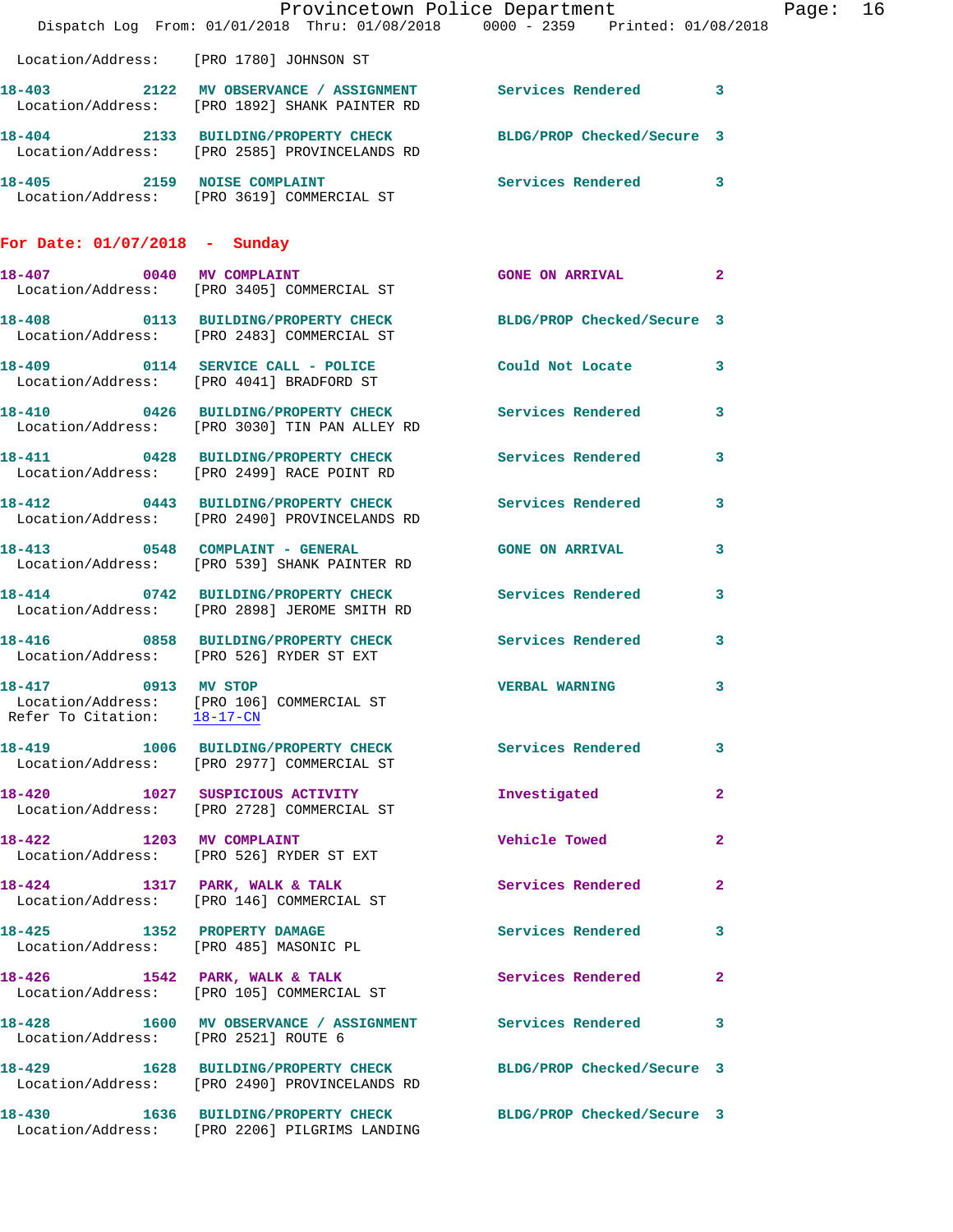| 18-432 1649 MEDICAL EMERGENCY<br>Location/Address: [PRO 1364] CONANT ST |                                                                                                                                   | Transported to Hospital 1  |              |
|-------------------------------------------------------------------------|-----------------------------------------------------------------------------------------------------------------------------------|----------------------------|--------------|
|                                                                         | 18-434 1721 BUILDING/PROPERTY CHECK<br>Location/Address: [PRO 3259] MACMILLAN WHARF                                               | Services Rendered 3        |              |
|                                                                         | 18-437 1742 BUILDING/PROPERTY CHECK<br>Location/Address: [PRO 519] RACE POINT RD                                                  | BLDG/PROP Checked/Secure 3 |              |
|                                                                         | 18-438 1939 BUILDING/PROPERTY CHECK<br>Location/Address: [PRO 1638] COMMERCIAL ST                                                 | BLDG/PROP Checked/Secure 3 |              |
| Location/Address: [PRO 521] ROUTE 6                                     | 18-439 1951 BUILDING/PROPERTY CHECK                                                                                               | Services Rendered          | 3            |
|                                                                         | 18-440              1958    MV OBSERVANCE / ASSIGNMENT               Services Rendered<br>Location/Address:     [PRO 521] ROUTE 6 |                            | 3            |
|                                                                         | 18-441 2031 BUILDING/PROPERTY CHECK<br>Location/Address: [PRO 2500] COMMERCIAL ST                                                 | Services Rendered          | 3            |
|                                                                         | 18-442 2037 BUILDING/PROPERTY CHECK<br>Location/Address: [PRO 526] RYDER ST EXT                                                   | <b>Services Rendered</b>   | 3            |
|                                                                         | 18-443 2103 BUILDING/PROPERTY CHECK<br>Location/Address: [PRO 2483] COMMERCIAL ST                                                 | <b>Services Rendered</b>   | 3            |
|                                                                         | 18-444 2120 BUILDING/PROPERTY CHECK<br>Location/Address: [PRO 2585] PROVINCELANDS RD                                              | BLDG/PROP Checked/Secure 3 |              |
|                                                                         | 18-445 2125 BUILDING/PROPERTY CHECK<br>Location/Address: [PRO 3317] CEMETERY RD                                                   | <b>Services Rendered</b>   | 3            |
| 18-446                                                                  | 2140 BUILDING/PROPERTY CHECK<br>Location/Address: [PRO 2898] JEROME SMITH RD                                                      | Services Rendered          | 3            |
| $18-447$ 2202 ALARM - FIRE                                              | Location/Address: [PRO 3589] COMMERCIAL ST                                                                                        | False Alarm                | 1            |
| 18-448<br>Location/Address: [PRO 3287] ROUTE 6                          | 2220 BUILDING/PROPERTY CHECK                                                                                                      | BLDG/PROP Checked/Secure 3 |              |
| 18-450 2336 ASSIST CITIZEN                                              | Location/Address: [PRO 1786] PILGRIM HEIGHTS RD                                                                                   | Services Rendered          | $\mathbf{3}$ |
| 18-451                                                                  | 2356 BUILDING/PROPERTY CHECK<br>Location/Address: [PRO 433] RYDER ST EXT                                                          | Services Rendered          | 3            |
|                                                                         | 18-452 2359 BUILDING/PROPERTY CHECK<br>Location/Address: [PRO 564] BAYBERRY AVE                                                   | Services Rendered          | 3            |
| For Date: $01/08/2018$ - Monday                                         |                                                                                                                                   |                            |              |
|                                                                         | 18-453 0012 MV OBSERVANCE / ASSIGNMENT<br>Location/Address: [PRO 2494] BRADFORD ST                                                | <b>Services Rendered</b>   | 3            |
| 18-454                                                                  | 0022 MV OBSERVANCE / ASSIGNMENT<br>Location/Address: HIGH POLE HILL + BRADFORD ST                                                 | <b>Services Rendered</b>   | 3            |
|                                                                         | 18-455 0024 MV OBSERVANCE / ASSIGNMENT No Action Required<br>Location/Address: SHANK PAINTER RD + COURT ST                        |                            | 3            |
| 0029 GENERAL INFO<br>18-456                                             | Location/Address: [PRO 542] SHANK PAINTER RD                                                                                      | Services Rendered          | 3            |

- **18-457 0049 BUILDING/PROPERTY CHECK BLDG/PROP Checked/Secure 3**  Location/Address: [PRO 379] COMMERCIAL ST
- **18-458 0059 MV OBSERVANCE / ASSIGNMENT Services Rendered 3**